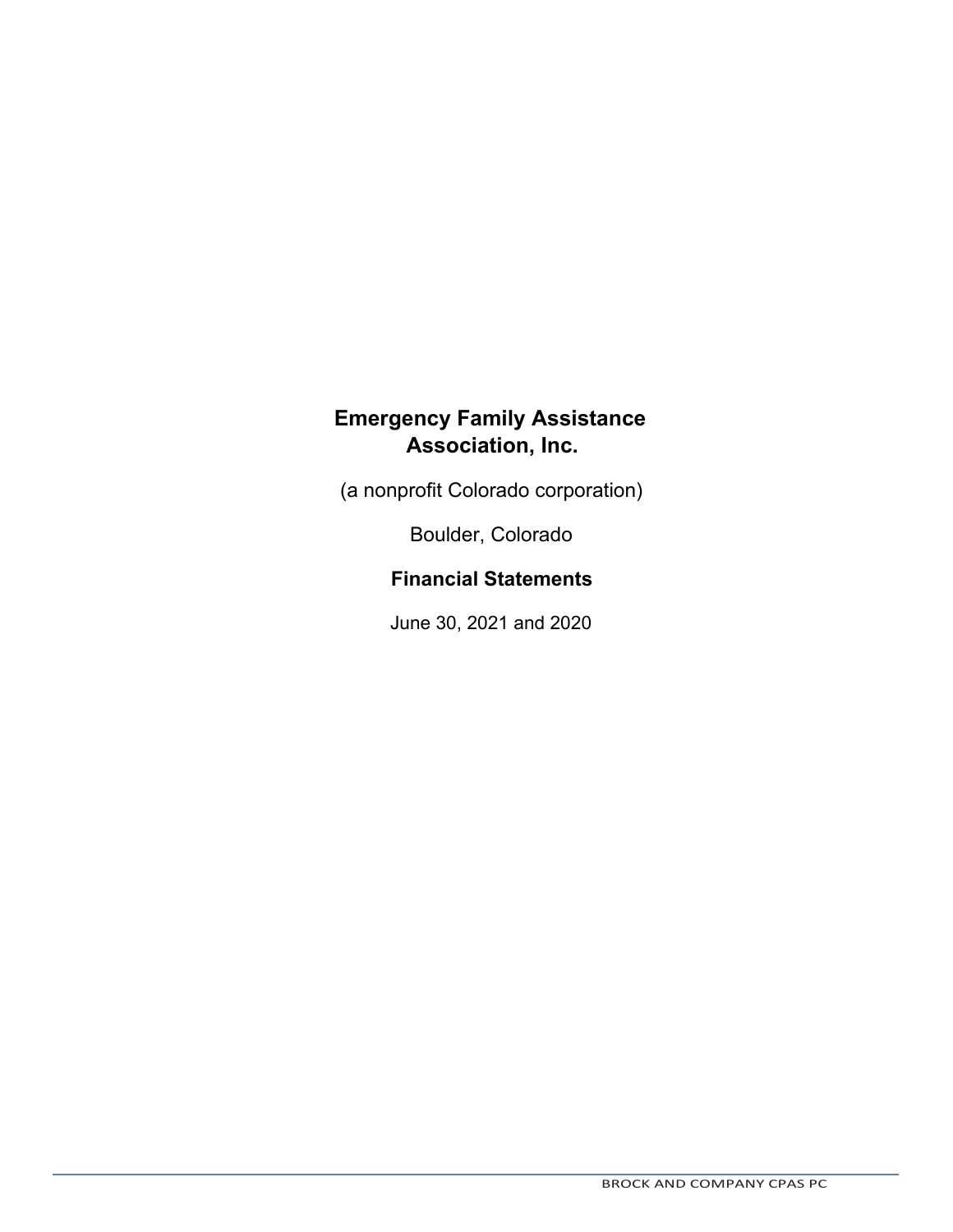# **Table of Contents**

| <b>Independent Auditor's Report</b>                                                              | Pages 1-2  |
|--------------------------------------------------------------------------------------------------|------------|
| <b>Statements of Financial Position</b><br>June 30, 2021 and 2020                                | Pages 3-4  |
| <b>Statements of Activities and Changes in Net Asssets</b><br>Years ended June 30, 2021 and 2020 | Page 5     |
| <b>Statement of Functional Expenses</b><br>Year ended June 30, 2021                              | Page 6     |
| <b>Statement of Functional Expenses</b><br>Year ended June 30, 2020                              | Page 7     |
| <b>Statements of Cash Flows</b><br>Years ended June 30, 2021 and 2020                            | Page 8     |
| <b>Notes to Financial Statements</b>                                                             | Pages 9-23 |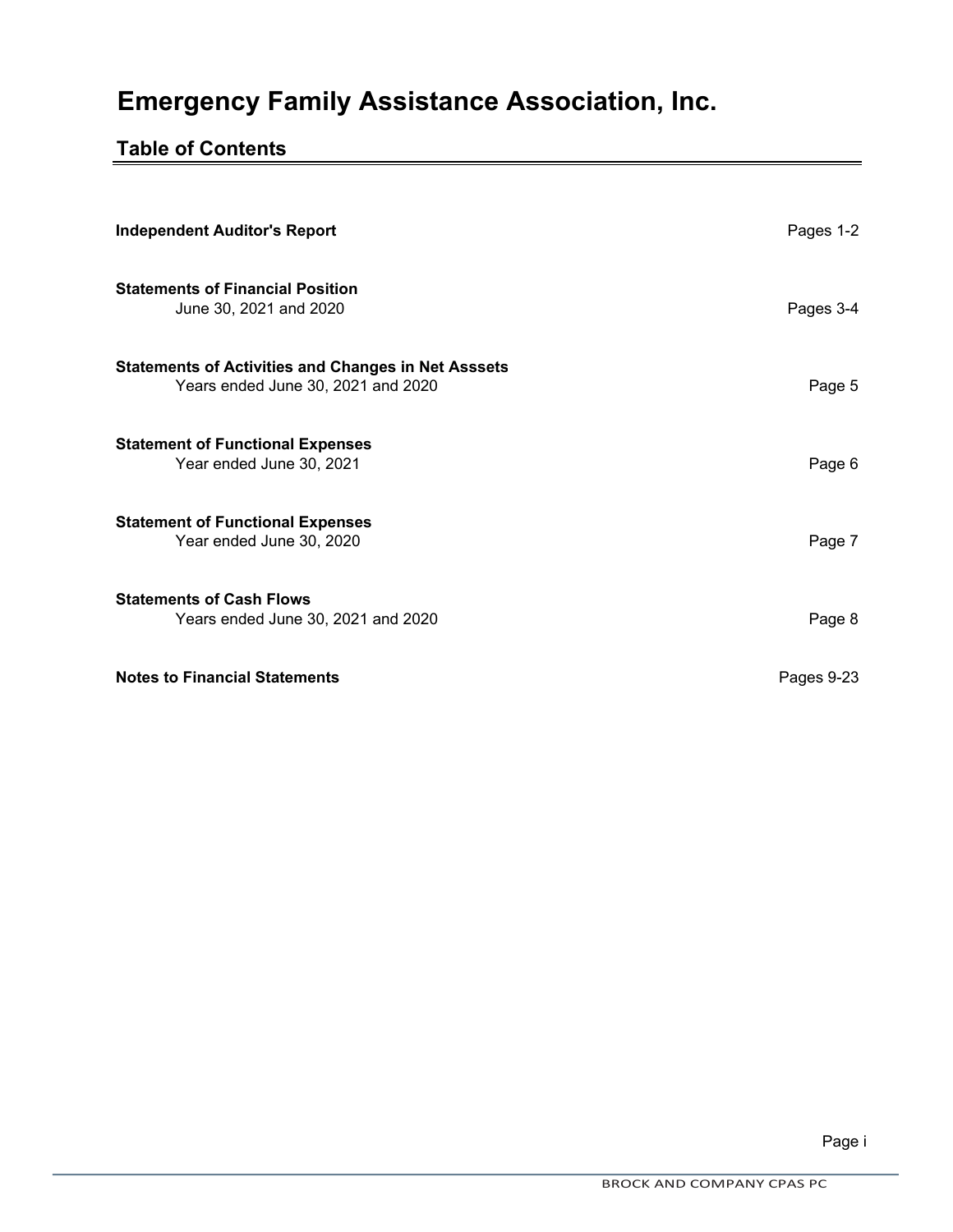



#### **Independent Auditor's Report**

To the Board of Directors Emergency Family Assistance Association, Inc. Boulder, Colorado

We have audited the accompanying financial statements of Emergency Family Assistance Association, Inc. (a nonprofit Colorado corporation), which comprise the statements of financial position as of June 30, 2021 and 2020, and the related statements of activities and changes in net assets, functional expenses, and cash flows for the years then ended, and the related notes to the financial statements.

#### **Management's Responsibility for the Financial Statements**

Management is responsible for the preparation and fair presentation of these financial statements in accordance with accounting principles generally accepted in the United States of America; this includes the design, implementation, and maintenance of internal control relevant to the preparation and fair presentation of financial statements that are free from material misstatement, whether due to fraud or error.

#### **Auditor's Responsibility**

Our responsibility is to express an opinion on these financial statements based on our audits. We conducted our audits in accordance with auditing standards generally accepted in the United States of America. Those standards require that we plan and perform the audits to obtain reasonable assurance about whether the financial statements are free from material misstatement.

An audit involves performing procedures to obtain audit evidence about the amounts and disclosures in the financial statements. The procedures selected depend on the auditor's judgment, including the assessment of the risks of material misstatement of the financial statements, whether due to fraud or error. In making those risk assessments, the auditor considers internal control relevant to the entity's preparation and fair presentation of the financial statements in order to design audit procedures that are appropriate in the circumstances, but not for the purpose of expressing an opinion on the effectiveness of the entity's internal control. Accordingly, we express no such opinion. An audit also includes evaluating the appropriateness of accounting policies used and the reasonableness of significant accounting estimates made by management, as well as evaluating the overall presentation of the financial statements.

We believe that the audit evidence we have obtained is sufficient and appropriate to provide a basis for our audit opinion.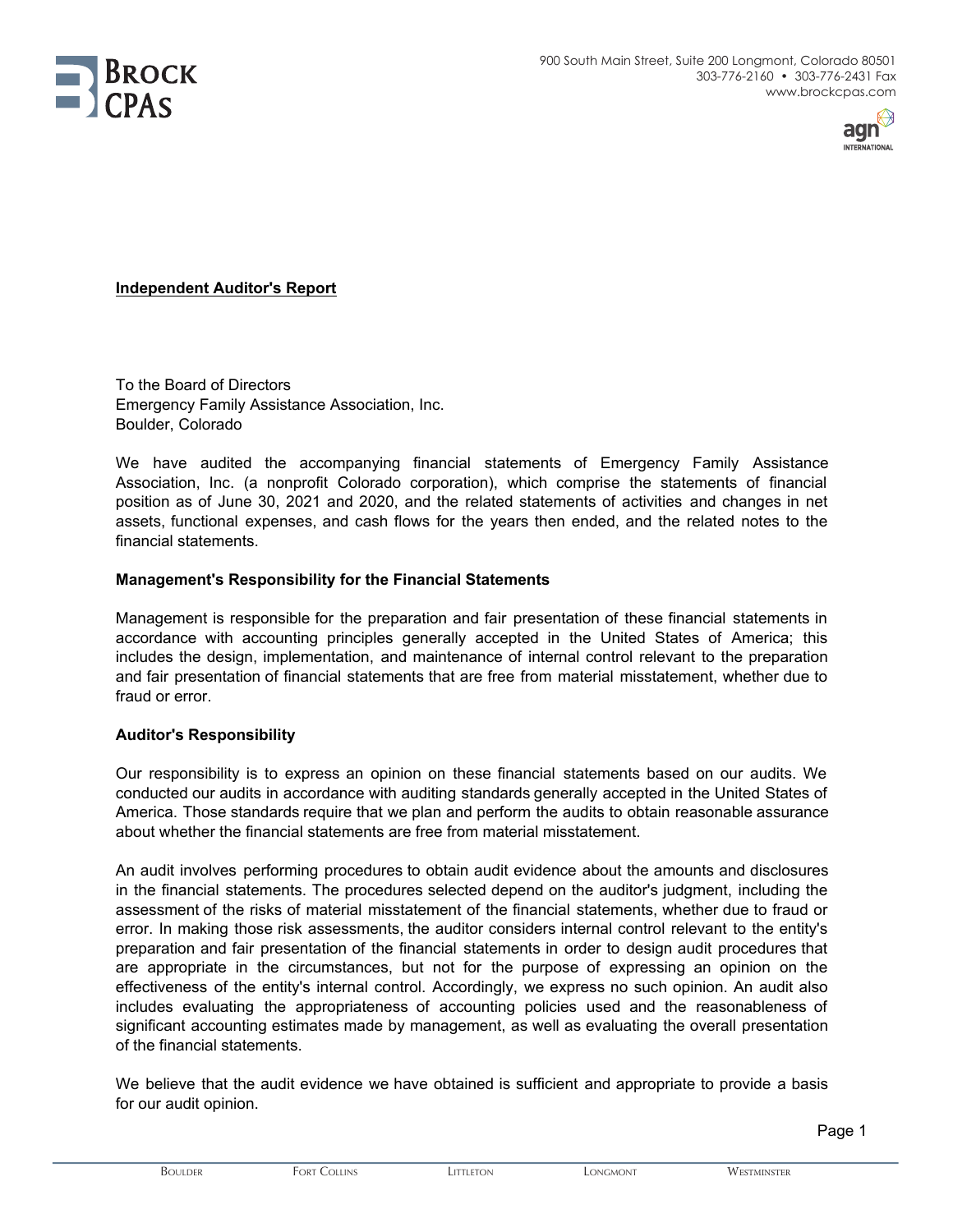#### **Independent Auditor's Report (continued)**

#### **Opinion**

In our opinion, the financial statements referred to above present fairly, in all material respects, the financial position of Emergency Family Assistance Association, Inc. as of June 30, 2021 and 2020, and the changes in its net assets and its cash flows for the years then ended in accordance with accounting principles generally accepted in the United States of America.

Brack and Company, CPAS, P.C.

Certified Public Accountants

Longmont, Colorado December 17, 2021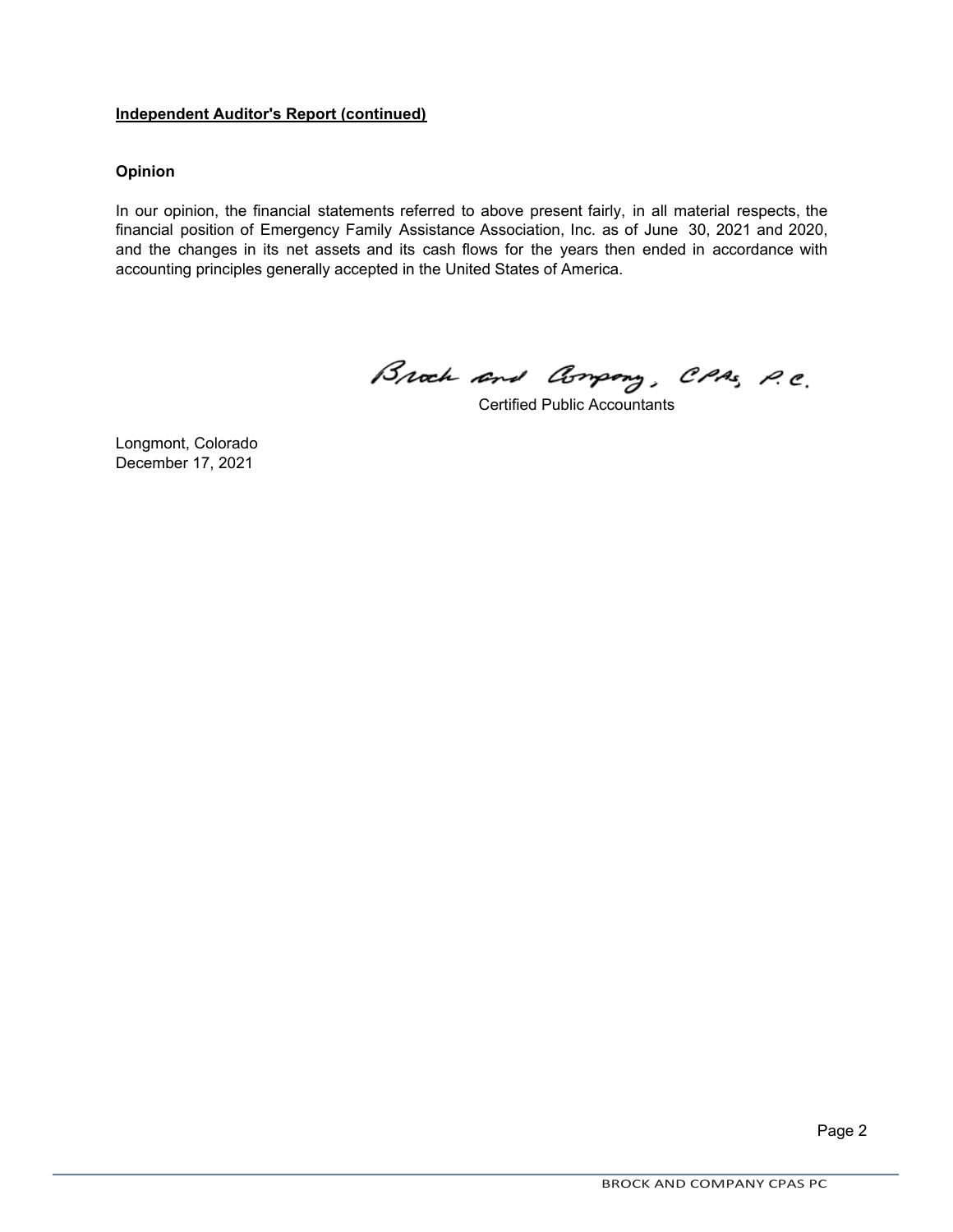# **Statements of Financial Position**

| June 30                                            | 2021            | 2020            |
|----------------------------------------------------|-----------------|-----------------|
| <b>ASSETS</b>                                      |                 |                 |
| <b>Current Assets</b>                              |                 |                 |
| Cash and cash equivalents                          | \$<br>2,965,441 | 3,243,372<br>\$ |
| Investments, fair value                            | 542,176         | 517,715         |
| Grants receivable                                  | 244,491         | 71,550          |
| Pledges receivable, current                        | 47,800          | 106,386         |
| Inventory                                          | 80,157          | 104,734         |
| Prepaid expenses and other current assets          | 45,705          | 66,189          |
| Total current assets                               | 3,925,770       | 4,109,946       |
|                                                    |                 |                 |
| <b>Property and Equipment</b>                      |                 |                 |
| Land                                               | 1,069,768       | 1,069,768       |
| Buildings and major improvements                   | 8,010,139       | 7,228,630       |
| Minor building improvements                        | 1,274,672       | 1,215,477       |
| <b>Furniture and fixtures</b>                      | 224,165         | 210,469         |
| Computers and electronics                          | 115,133         | 103,407         |
| Vehicles                                           | 117,313         | 109,378         |
| Software                                           | 22,474          | 22,474          |
|                                                    | 10,833,664      | 9,959,603       |
| Less accumulated depreciation                      | (4, 277, 799)   | (3,947,311)     |
| Net property and equipment                         | 6,555,865       | 6,012,292       |
|                                                    |                 |                 |
| <b>Other Assets</b>                                |                 |                 |
| Deposits and other assets                          | 48,301          | 38,625          |
| Beneficial interest in assets held by The          |                 |                 |
| <b>Community Foundation Serving Boulder County</b> | 2,327,878       | 1,582,831       |
| Pledges receivable, net of current                 | 2,169           | 22,125          |
| Total other assets                                 | 2,378,348       | 1,643,581       |
| <b>Total assets</b>                                | 12,859,983      | 11,765,819      |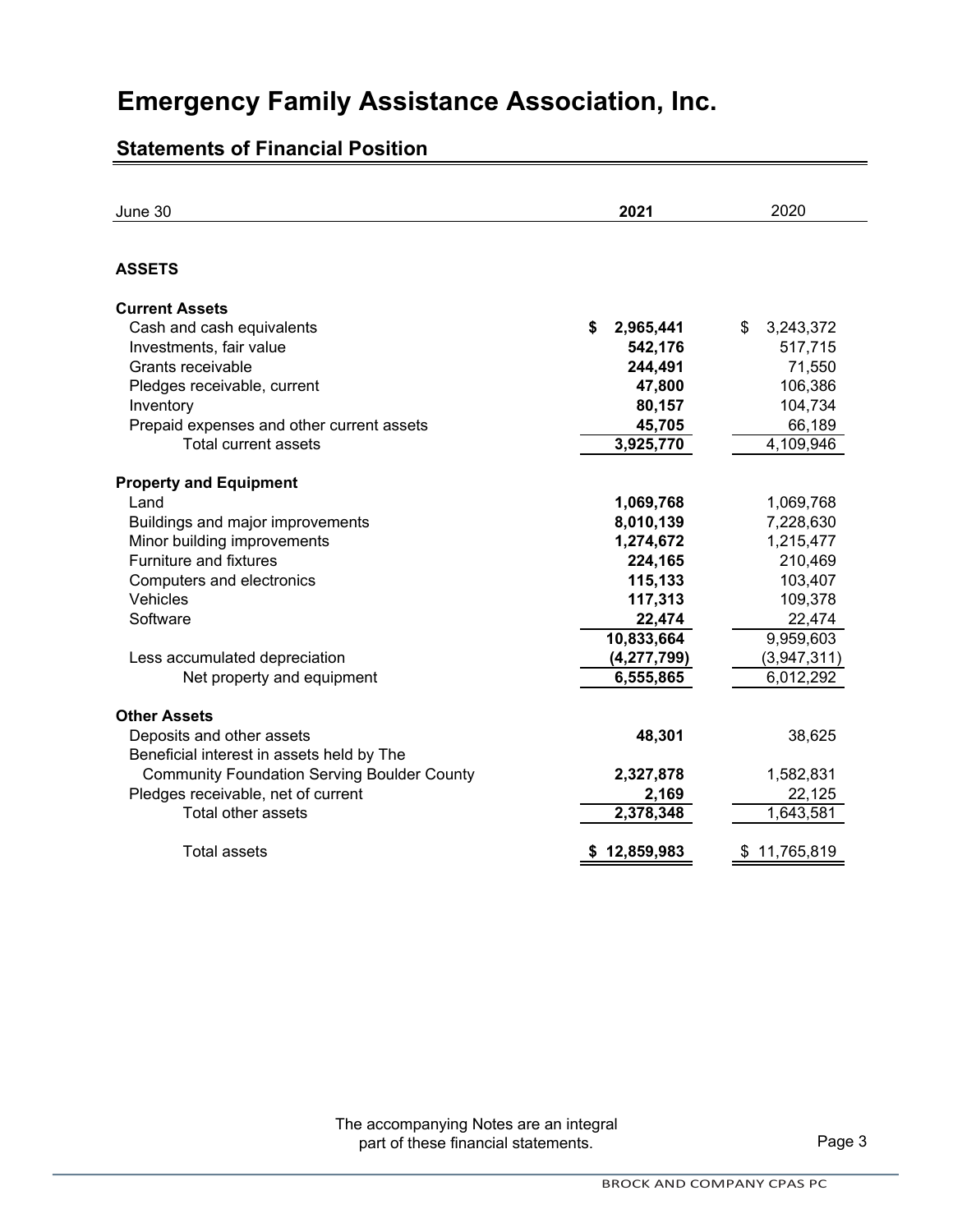|                                         | 2021          | 2020         |  |  |
|-----------------------------------------|---------------|--------------|--|--|
|                                         |               |              |  |  |
| <b>LIABILITIES AND NET ASSETS</b>       |               |              |  |  |
| <b>Current Liabilities</b>              |               |              |  |  |
| Accounts payable                        | \$<br>101,765 | \$<br>65,065 |  |  |
| Accrued expenses                        | 114,279       | 94,578       |  |  |
| Deposits payable                        | 37,680        | 31,764       |  |  |
| Refundable advances                     | 8,253         | 314,942      |  |  |
| Note payable, current maturities        |               | 146,032      |  |  |
| <b>Total current liabilities</b>        | 261,977       | 652,381      |  |  |
| <b>Long-Term Liability</b>              |               |              |  |  |
| Note payable, net of current maturities |               | 148,368      |  |  |
| <b>Total liabilities</b>                | 261,977       | 800,749      |  |  |
| <b>Net Assets</b>                       |               |              |  |  |
| Without donor restrictions              |               |              |  |  |
| Undesignated                            | 9,045,749     | 8,364,070    |  |  |
| Board-designated endowments             | 2,361,093     | 1,615,896    |  |  |
| Board-designated, current needs         | 1,070,000     | 820,000      |  |  |
| With donor restrictions                 | 121,164       | 165,104      |  |  |
| Total net assets                        | 12,598,006    | 10,965,070   |  |  |
| Total liabilities and net assets        | 12,859,983    | 11,765,819   |  |  |

The accompanying Notes are an integral part of these financial statements. The page 4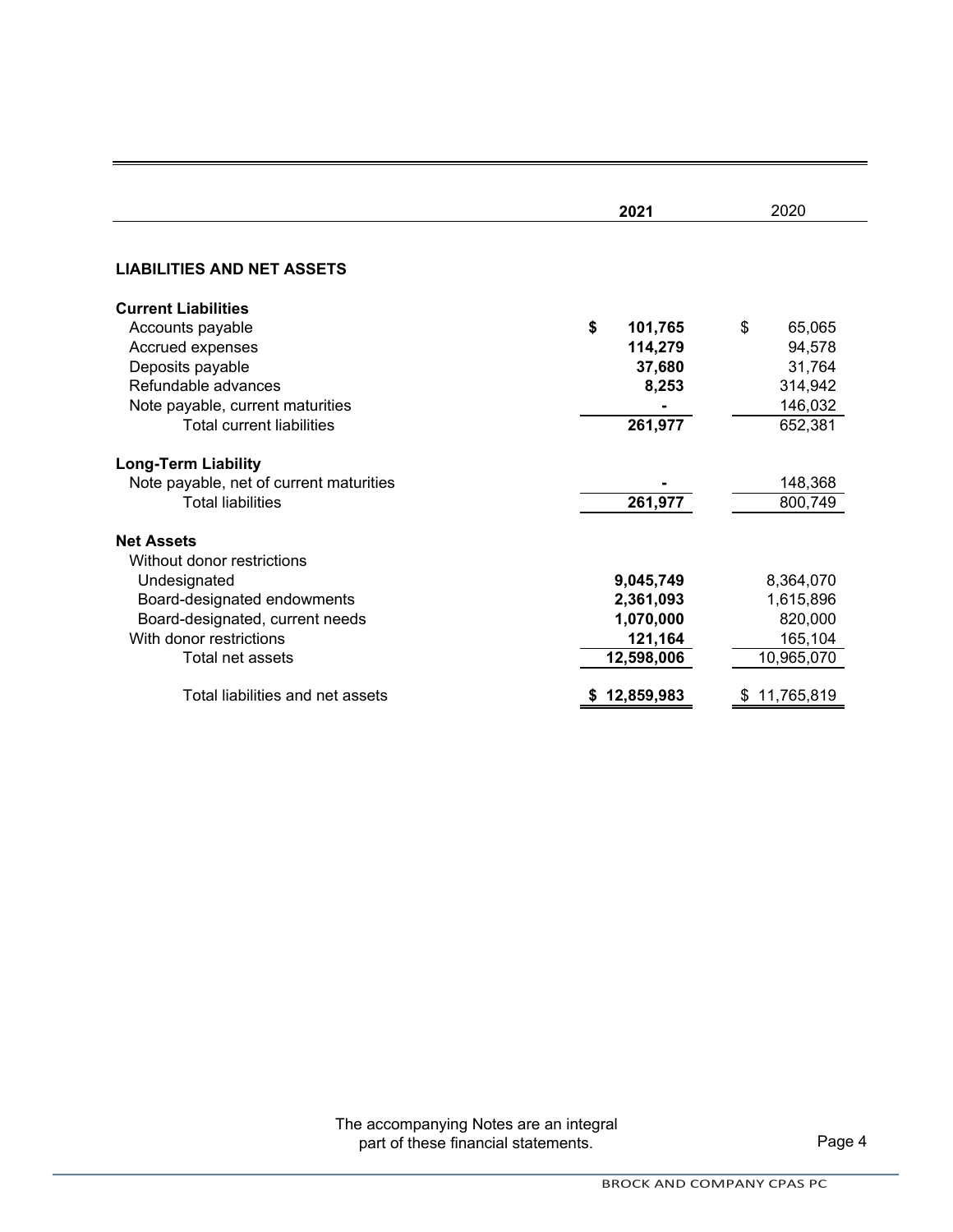### **Statements of Activities and Changes in Net Asssets**

| Years ended June 30                    | 2021                                      |                     |    |                     |                      |              |    | 2020              |    |                          |                 |
|----------------------------------------|-------------------------------------------|---------------------|----|---------------------|----------------------|--------------|----|-------------------|----|--------------------------|-----------------|
|                                        | <b>Without Donor</b><br><b>With Donor</b> |                     |    |                     | <b>Without Donor</b> |              |    | <b>With Donor</b> |    |                          |                 |
|                                        |                                           | <b>Restrictions</b> |    | <b>Restrictions</b> |                      | <b>Total</b> |    | Restrictions      |    | <b>Restrictions</b>      | Total           |
| Support, Other Revenue and Gains       |                                           |                     |    |                     |                      |              |    |                   |    |                          |                 |
| <b>Support</b>                         |                                           |                     |    |                     |                      |              |    |                   |    |                          |                 |
| Private donations                      | \$                                        | 5,964,987           | \$ | 446,528             | \$                   | 6,411,515    | \$ | 4,673,232         | \$ | 78,535                   | 4,751,767<br>\$ |
| In-kind donations                      |                                           | 1,488,757           |    |                     |                      | 1,488,757    |    | 1,334,536         |    |                          | 1,334,536       |
| Grants                                 |                                           | 1,673,517           |    |                     |                      | 1,673,517    |    | 1,273,566         |    |                          | 1,273,566       |
| Special event income                   |                                           |                     |    |                     |                      |              |    | 442,523           |    |                          | 442,523         |
| Special event expense                  |                                           |                     |    |                     |                      |              |    | (66, 966)         |    |                          | (66, 966)       |
| Net assets released from restrictions  |                                           | 490,468             |    | (490, 468)          |                      |              |    | 331,841           |    | (331, 841)               |                 |
| Total support                          |                                           | 9,617,729           |    | (43, 940)           |                      | 9,573,789    |    | 7,988,732         |    | (253, 306)               | 7,735,426       |
| <b>Other Revenue and Gains</b>         |                                           |                     |    |                     |                      |              |    |                   |    |                          |                 |
| Debt forgiveness, Paycheck Protection  |                                           |                     |    |                     |                      |              |    |                   |    |                          |                 |
| Program Ioan                           |                                           | 297,505             |    |                     |                      | 297,505      |    |                   |    |                          |                 |
| Rental income                          |                                           | 200,912             |    |                     |                      | 200,912      |    | 183,114           |    |                          | 183,114         |
| Unrealized gain on investments         |                                           | 344,849             |    |                     |                      | 344,849      |    | 64,793            |    |                          | 64,793          |
| Interest and dividends                 |                                           | 39,521              |    |                     |                      | 39,521       |    | 28,740            |    |                          | 28,740          |
| Other revenue                          |                                           | 8,431               |    |                     |                      | 8,431        |    | 3,338             |    |                          | 3,338           |
| Total other revenue and gains          |                                           | 891,218             |    |                     |                      | 891,218      |    | 279,985           |    |                          | 279,985         |
| Total support, other revenue and gains |                                           | 10,508,947          |    | (43, 940)           |                      | 10,465,007   |    | 8,268,717         |    | (253, 306)               | 8,015,411       |
| <b>Functional Expenses</b>             |                                           |                     |    |                     |                      |              |    |                   |    |                          |                 |
| Program services                       |                                           |                     |    |                     |                      |              |    |                   |    |                          |                 |
| <b>Basic needs</b>                     |                                           | 6,064,023           |    |                     |                      | 6,064,023    |    | 3,878,917         |    |                          | 3,878,917       |
| Short-term housing                     |                                           | 614,607             |    |                     |                      | 614,607      |    | 613,129           |    |                          | 613,129         |
| <b>Transitional housing</b>            |                                           | 770,457             |    |                     |                      | 770,457      |    | 691,522           |    |                          | 691,522         |
| Family strengthening programs          |                                           | 354,876             |    | $\blacksquare$      |                      | 354,876      |    | 372,167           |    | $\overline{\phantom{a}}$ | 372,167         |
| Total program services                 |                                           | 7,803,963           |    | ä,                  |                      | 7,803,963    |    | 5,555,735         |    | $\overline{\phantom{a}}$ | 5,555,735       |
| Supporting services                    |                                           |                     |    |                     |                      |              |    |                   |    |                          |                 |
| General and administrative             |                                           | 327,465             |    |                     |                      | 327,465      |    | 273,033           |    |                          | 273,033         |
| Fundraising                            |                                           | 700,643             |    |                     |                      | 700,643      |    | 656,785           |    |                          | 656,785         |
| Total supporting services              |                                           | 1,028,108           |    | $\blacksquare$      |                      | 1,028,108    |    | 929,818           |    | $\overline{\phantom{a}}$ | 929,818         |
| Total functional expenses              |                                           | 8,832,071           |    | $\blacksquare$      |                      | 8,832,071    |    | 6,485,553         |    | $\overline{a}$           | 6,485,553       |
| <b>Change in Net Assets</b>            |                                           | 1,676,876           |    | (43, 940)           |                      | 1,632,936    |    | 1,783,164         |    | (253, 306)               | 1,529,858       |
| Net Assets, Beginning of Year          |                                           | 10,799,966          |    | 165,104             |                      | 10,965,070   |    | 9,016,802         |    | 418,410                  | 9,435,212       |
| Net Assets, End of Year                |                                           | \$12,476,842        | \$ | 121,164             |                      | \$12,598,006 |    | \$10,799,966      | \$ | 165,104                  | \$10,965,070    |

The accompanying Notes are an integral part of these financial statements. Page 5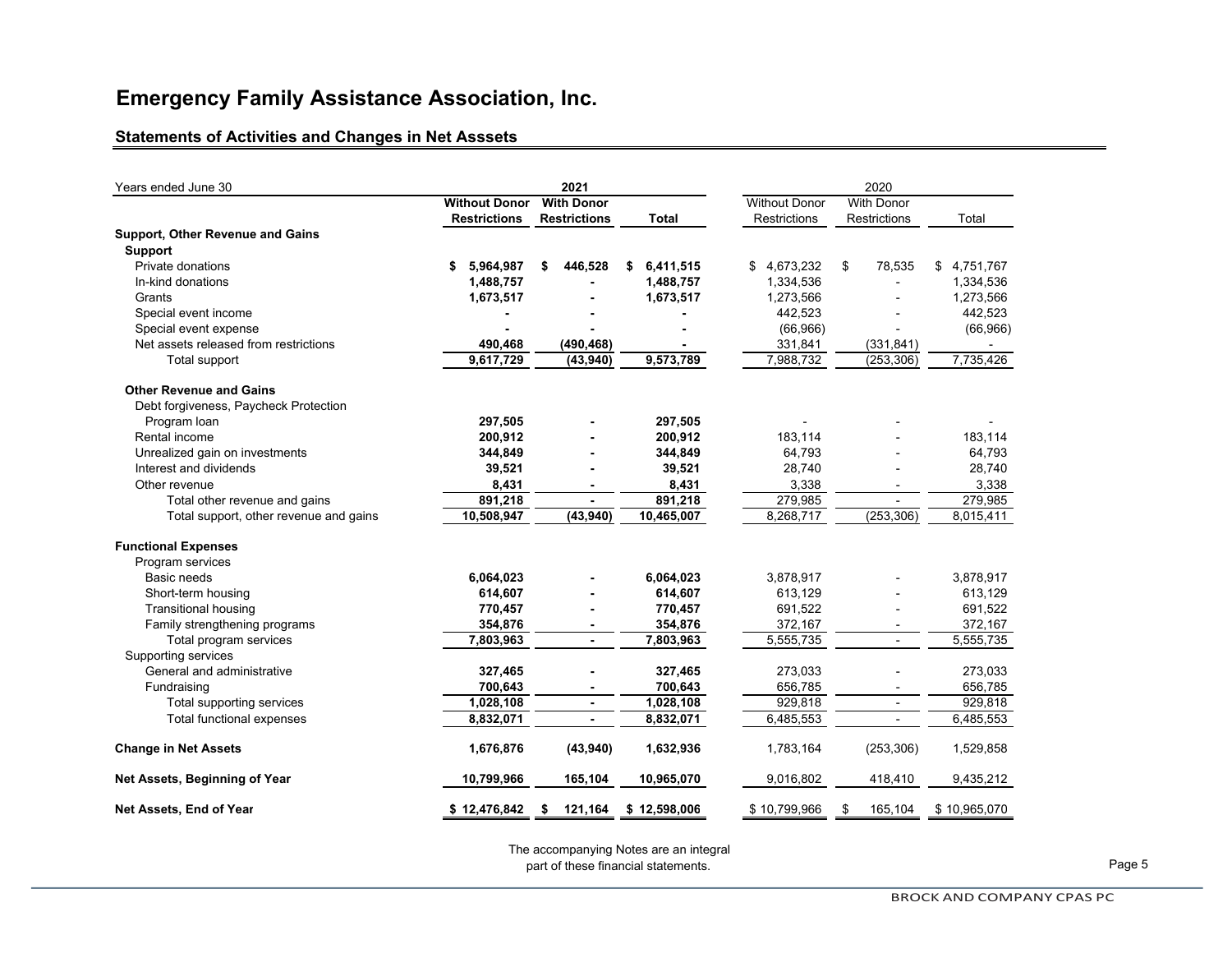#### **Statement of Functional Expenses**

#### Year ended June 30, 2021

| Children, Youth,<br><b>Transitional</b><br>Total<br><b>Basic</b><br><b>Short Term</b><br>and Family<br>General and<br><b>Needs</b><br>Housing<br>Housing<br>Program<br>Total<br>Administrative<br>Total<br><b>Fundraising</b><br>\$<br>Salaries<br>193,731<br>203,749<br>198,166<br>\$637,796<br>\$<br>\$<br>230,782<br>\$1,266,057<br>345,973<br>544,139<br>\$<br>\$<br>\$<br>34,243<br>17,768<br>Payroll taxes<br>15,525<br>20,152<br>87,688<br>11,376<br>27,733<br>39,108<br>73,947<br>34,779<br>41,329<br>41,950<br>192,006<br>24,279<br>58,595<br>82,874<br>Employee benefits<br>Workers compensation<br>4,283<br>1,904<br>2,221<br>2,538<br>10,946<br>1,428<br>3,490<br>4,918<br>15,864<br>insurance<br>435,790<br>671,039<br>750,269<br>245,938<br>265,067<br>295,422<br>1,556,698<br>235,249<br>Total personnel<br>Client aid<br>3,649,662<br>14,672<br>15,506<br>7,970<br>3,687,810<br>Purchased<br>In-kind<br>1,384,571<br>1,384,571<br>1,384,571<br>$\blacksquare$<br>131,736<br>68,677<br>4,554<br>5,527<br>5,727<br>11,254<br>295,855<br>Repairs and maintenance<br>79,634<br>284,601<br><b>Utilities</b><br>9,680<br>52,408<br>77,106<br>19<br>139,212<br>1,400<br>1,433<br>2,833<br>142,046<br>13,154<br>12,608<br>33,918<br>Contracted services<br>36,187<br>25,135<br>87,083<br>16,158<br>50,077<br>137,160<br>Marketing and donor<br>589<br>589<br>133,164<br>133,164<br>133,753<br>recognition<br>$\blacksquare$<br>Rent<br>In-kind<br>112,430<br>112,430<br>112,430<br>$\blacksquare$<br>4,274<br>4,274<br>4,274<br>Purchased<br>27,510<br>16,200<br>15,142<br>68,129<br>Computers and copiers<br>9,277<br>8,581<br>32,569<br>41,150<br>109,279<br>43,058<br>8,067<br>12,472<br>3,807<br>4,669<br>4,834<br>Supplies<br>67,404<br>9,503<br>76,907<br>9,855<br>1,608<br>16,690<br>25,756<br>251<br>52,552<br>957<br>2,566<br>55,118<br>Insurance<br>Credit card fees<br>43,806<br>43,806<br>43,806<br>7,758<br>2,286<br>15,643<br>894<br>3,092<br>3,987<br>19,629<br>Staff development<br>2,816<br>2,783<br>18,739<br>37<br>18,777<br>18,777<br>Investment management fees<br>5,186<br>2,553<br>2,394<br>2,852<br>12,985<br>942<br>3,106<br>17,032<br>Miscellaneous expense<br>4,047<br>4,684<br>832<br>2,978<br>259<br>8,752<br>594<br>673<br>1,267<br>10,019<br>Telephone<br>49<br>46<br>1,644<br>Postage<br>1,500<br>48<br>564<br>3,924<br>4,488<br>6,132<br>1,004<br>1,728<br>1,286<br>333<br>4,351<br>140<br>82<br>222<br>4,573<br>Transportation<br>758<br>841<br>480<br>519<br>519<br>Work study program<br>1,671<br>3,750<br>4,000<br>4,000<br>4,000<br>In-kind services<br>$\overline{7}$<br>2,485<br>307<br>265<br>3,064<br>17<br>218<br>236<br>3,299<br>Volunteer development<br>3,105<br>3,105<br>3,105<br>Interest expense<br>$\overline{a}$<br>$\overline{\phantom{a}}$<br>$\overline{\phantom{0}}$<br>$\blacksquare$<br>$\blacksquare$<br>Total expenses<br>before depreciation<br>565,532<br>7,495,542<br>319,297<br>1,006,040<br>6,019,576<br>556,979<br>353,455<br>686,743<br>8,501,582<br>Depreciation - major assets<br>33,211<br>34,889<br>151,813<br>219,914<br>2,864<br>10,631<br>13,495<br>11,235<br>5,304<br>3,269<br>Depreciation - minor assets<br>22,738<br>53,112<br>1,421<br>88,507<br>8,573<br>\$6,064,023<br>614,607<br>770,457<br>354,876<br>\$7,803,963<br>327,465<br>700,643<br>\$<br>\$<br>\$1,028,108<br>Total expenses<br>\$<br>s<br>The accompanying Notes are an integral |  |  | <b>Program Services</b> |  |  | <b>Supporting Services</b> |  |  |  |  |  |                 |  |
|-------------------------------------------------------------------------------------------------------------------------------------------------------------------------------------------------------------------------------------------------------------------------------------------------------------------------------------------------------------------------------------------------------------------------------------------------------------------------------------------------------------------------------------------------------------------------------------------------------------------------------------------------------------------------------------------------------------------------------------------------------------------------------------------------------------------------------------------------------------------------------------------------------------------------------------------------------------------------------------------------------------------------------------------------------------------------------------------------------------------------------------------------------------------------------------------------------------------------------------------------------------------------------------------------------------------------------------------------------------------------------------------------------------------------------------------------------------------------------------------------------------------------------------------------------------------------------------------------------------------------------------------------------------------------------------------------------------------------------------------------------------------------------------------------------------------------------------------------------------------------------------------------------------------------------------------------------------------------------------------------------------------------------------------------------------------------------------------------------------------------------------------------------------------------------------------------------------------------------------------------------------------------------------------------------------------------------------------------------------------------------------------------------------------------------------------------------------------------------------------------------------------------------------------------------------------------------------------------------------------------------------------------------------------------------------------------------------------------------------------------------------------------------------------------------------------------------------------------------------------------------------------------------------------------------------------------------------------------------------------------------------------------------------------------------------------------------------------------------------------------------------------------------------------------------------------------------------------------------------------------------------------------------------------------------------------------------------------------------------------------------------------------------------------------------------|--|--|-------------------------|--|--|----------------------------|--|--|--|--|--|-----------------|--|
|                                                                                                                                                                                                                                                                                                                                                                                                                                                                                                                                                                                                                                                                                                                                                                                                                                                                                                                                                                                                                                                                                                                                                                                                                                                                                                                                                                                                                                                                                                                                                                                                                                                                                                                                                                                                                                                                                                                                                                                                                                                                                                                                                                                                                                                                                                                                                                                                                                                                                                                                                                                                                                                                                                                                                                                                                                                                                                                                                                                                                                                                                                                                                                                                                                                                                                                                                                                                                                     |  |  |                         |  |  |                            |  |  |  |  |  |                 |  |
|                                                                                                                                                                                                                                                                                                                                                                                                                                                                                                                                                                                                                                                                                                                                                                                                                                                                                                                                                                                                                                                                                                                                                                                                                                                                                                                                                                                                                                                                                                                                                                                                                                                                                                                                                                                                                                                                                                                                                                                                                                                                                                                                                                                                                                                                                                                                                                                                                                                                                                                                                                                                                                                                                                                                                                                                                                                                                                                                                                                                                                                                                                                                                                                                                                                                                                                                                                                                                                     |  |  |                         |  |  |                            |  |  |  |  |  |                 |  |
|                                                                                                                                                                                                                                                                                                                                                                                                                                                                                                                                                                                                                                                                                                                                                                                                                                                                                                                                                                                                                                                                                                                                                                                                                                                                                                                                                                                                                                                                                                                                                                                                                                                                                                                                                                                                                                                                                                                                                                                                                                                                                                                                                                                                                                                                                                                                                                                                                                                                                                                                                                                                                                                                                                                                                                                                                                                                                                                                                                                                                                                                                                                                                                                                                                                                                                                                                                                                                                     |  |  |                         |  |  |                            |  |  |  |  |  | <b>Expenses</b> |  |
|                                                                                                                                                                                                                                                                                                                                                                                                                                                                                                                                                                                                                                                                                                                                                                                                                                                                                                                                                                                                                                                                                                                                                                                                                                                                                                                                                                                                                                                                                                                                                                                                                                                                                                                                                                                                                                                                                                                                                                                                                                                                                                                                                                                                                                                                                                                                                                                                                                                                                                                                                                                                                                                                                                                                                                                                                                                                                                                                                                                                                                                                                                                                                                                                                                                                                                                                                                                                                                     |  |  |                         |  |  |                            |  |  |  |  |  | \$1,810,197     |  |
|                                                                                                                                                                                                                                                                                                                                                                                                                                                                                                                                                                                                                                                                                                                                                                                                                                                                                                                                                                                                                                                                                                                                                                                                                                                                                                                                                                                                                                                                                                                                                                                                                                                                                                                                                                                                                                                                                                                                                                                                                                                                                                                                                                                                                                                                                                                                                                                                                                                                                                                                                                                                                                                                                                                                                                                                                                                                                                                                                                                                                                                                                                                                                                                                                                                                                                                                                                                                                                     |  |  |                         |  |  |                            |  |  |  |  |  | 126,796         |  |
|                                                                                                                                                                                                                                                                                                                                                                                                                                                                                                                                                                                                                                                                                                                                                                                                                                                                                                                                                                                                                                                                                                                                                                                                                                                                                                                                                                                                                                                                                                                                                                                                                                                                                                                                                                                                                                                                                                                                                                                                                                                                                                                                                                                                                                                                                                                                                                                                                                                                                                                                                                                                                                                                                                                                                                                                                                                                                                                                                                                                                                                                                                                                                                                                                                                                                                                                                                                                                                     |  |  |                         |  |  |                            |  |  |  |  |  | 274,880         |  |
|                                                                                                                                                                                                                                                                                                                                                                                                                                                                                                                                                                                                                                                                                                                                                                                                                                                                                                                                                                                                                                                                                                                                                                                                                                                                                                                                                                                                                                                                                                                                                                                                                                                                                                                                                                                                                                                                                                                                                                                                                                                                                                                                                                                                                                                                                                                                                                                                                                                                                                                                                                                                                                                                                                                                                                                                                                                                                                                                                                                                                                                                                                                                                                                                                                                                                                                                                                                                                                     |  |  |                         |  |  |                            |  |  |  |  |  |                 |  |
|                                                                                                                                                                                                                                                                                                                                                                                                                                                                                                                                                                                                                                                                                                                                                                                                                                                                                                                                                                                                                                                                                                                                                                                                                                                                                                                                                                                                                                                                                                                                                                                                                                                                                                                                                                                                                                                                                                                                                                                                                                                                                                                                                                                                                                                                                                                                                                                                                                                                                                                                                                                                                                                                                                                                                                                                                                                                                                                                                                                                                                                                                                                                                                                                                                                                                                                                                                                                                                     |  |  |                         |  |  |                            |  |  |  |  |  | 2,227,737       |  |
|                                                                                                                                                                                                                                                                                                                                                                                                                                                                                                                                                                                                                                                                                                                                                                                                                                                                                                                                                                                                                                                                                                                                                                                                                                                                                                                                                                                                                                                                                                                                                                                                                                                                                                                                                                                                                                                                                                                                                                                                                                                                                                                                                                                                                                                                                                                                                                                                                                                                                                                                                                                                                                                                                                                                                                                                                                                                                                                                                                                                                                                                                                                                                                                                                                                                                                                                                                                                                                     |  |  |                         |  |  |                            |  |  |  |  |  |                 |  |
|                                                                                                                                                                                                                                                                                                                                                                                                                                                                                                                                                                                                                                                                                                                                                                                                                                                                                                                                                                                                                                                                                                                                                                                                                                                                                                                                                                                                                                                                                                                                                                                                                                                                                                                                                                                                                                                                                                                                                                                                                                                                                                                                                                                                                                                                                                                                                                                                                                                                                                                                                                                                                                                                                                                                                                                                                                                                                                                                                                                                                                                                                                                                                                                                                                                                                                                                                                                                                                     |  |  |                         |  |  |                            |  |  |  |  |  | 3,687,810       |  |
|                                                                                                                                                                                                                                                                                                                                                                                                                                                                                                                                                                                                                                                                                                                                                                                                                                                                                                                                                                                                                                                                                                                                                                                                                                                                                                                                                                                                                                                                                                                                                                                                                                                                                                                                                                                                                                                                                                                                                                                                                                                                                                                                                                                                                                                                                                                                                                                                                                                                                                                                                                                                                                                                                                                                                                                                                                                                                                                                                                                                                                                                                                                                                                                                                                                                                                                                                                                                                                     |  |  |                         |  |  |                            |  |  |  |  |  |                 |  |
|                                                                                                                                                                                                                                                                                                                                                                                                                                                                                                                                                                                                                                                                                                                                                                                                                                                                                                                                                                                                                                                                                                                                                                                                                                                                                                                                                                                                                                                                                                                                                                                                                                                                                                                                                                                                                                                                                                                                                                                                                                                                                                                                                                                                                                                                                                                                                                                                                                                                                                                                                                                                                                                                                                                                                                                                                                                                                                                                                                                                                                                                                                                                                                                                                                                                                                                                                                                                                                     |  |  |                         |  |  |                            |  |  |  |  |  |                 |  |
|                                                                                                                                                                                                                                                                                                                                                                                                                                                                                                                                                                                                                                                                                                                                                                                                                                                                                                                                                                                                                                                                                                                                                                                                                                                                                                                                                                                                                                                                                                                                                                                                                                                                                                                                                                                                                                                                                                                                                                                                                                                                                                                                                                                                                                                                                                                                                                                                                                                                                                                                                                                                                                                                                                                                                                                                                                                                                                                                                                                                                                                                                                                                                                                                                                                                                                                                                                                                                                     |  |  |                         |  |  |                            |  |  |  |  |  |                 |  |
|                                                                                                                                                                                                                                                                                                                                                                                                                                                                                                                                                                                                                                                                                                                                                                                                                                                                                                                                                                                                                                                                                                                                                                                                                                                                                                                                                                                                                                                                                                                                                                                                                                                                                                                                                                                                                                                                                                                                                                                                                                                                                                                                                                                                                                                                                                                                                                                                                                                                                                                                                                                                                                                                                                                                                                                                                                                                                                                                                                                                                                                                                                                                                                                                                                                                                                                                                                                                                                     |  |  |                         |  |  |                            |  |  |  |  |  |                 |  |
|                                                                                                                                                                                                                                                                                                                                                                                                                                                                                                                                                                                                                                                                                                                                                                                                                                                                                                                                                                                                                                                                                                                                                                                                                                                                                                                                                                                                                                                                                                                                                                                                                                                                                                                                                                                                                                                                                                                                                                                                                                                                                                                                                                                                                                                                                                                                                                                                                                                                                                                                                                                                                                                                                                                                                                                                                                                                                                                                                                                                                                                                                                                                                                                                                                                                                                                                                                                                                                     |  |  |                         |  |  |                            |  |  |  |  |  |                 |  |
|                                                                                                                                                                                                                                                                                                                                                                                                                                                                                                                                                                                                                                                                                                                                                                                                                                                                                                                                                                                                                                                                                                                                                                                                                                                                                                                                                                                                                                                                                                                                                                                                                                                                                                                                                                                                                                                                                                                                                                                                                                                                                                                                                                                                                                                                                                                                                                                                                                                                                                                                                                                                                                                                                                                                                                                                                                                                                                                                                                                                                                                                                                                                                                                                                                                                                                                                                                                                                                     |  |  |                         |  |  |                            |  |  |  |  |  |                 |  |
|                                                                                                                                                                                                                                                                                                                                                                                                                                                                                                                                                                                                                                                                                                                                                                                                                                                                                                                                                                                                                                                                                                                                                                                                                                                                                                                                                                                                                                                                                                                                                                                                                                                                                                                                                                                                                                                                                                                                                                                                                                                                                                                                                                                                                                                                                                                                                                                                                                                                                                                                                                                                                                                                                                                                                                                                                                                                                                                                                                                                                                                                                                                                                                                                                                                                                                                                                                                                                                     |  |  |                         |  |  |                            |  |  |  |  |  |                 |  |
|                                                                                                                                                                                                                                                                                                                                                                                                                                                                                                                                                                                                                                                                                                                                                                                                                                                                                                                                                                                                                                                                                                                                                                                                                                                                                                                                                                                                                                                                                                                                                                                                                                                                                                                                                                                                                                                                                                                                                                                                                                                                                                                                                                                                                                                                                                                                                                                                                                                                                                                                                                                                                                                                                                                                                                                                                                                                                                                                                                                                                                                                                                                                                                                                                                                                                                                                                                                                                                     |  |  |                         |  |  |                            |  |  |  |  |  |                 |  |
|                                                                                                                                                                                                                                                                                                                                                                                                                                                                                                                                                                                                                                                                                                                                                                                                                                                                                                                                                                                                                                                                                                                                                                                                                                                                                                                                                                                                                                                                                                                                                                                                                                                                                                                                                                                                                                                                                                                                                                                                                                                                                                                                                                                                                                                                                                                                                                                                                                                                                                                                                                                                                                                                                                                                                                                                                                                                                                                                                                                                                                                                                                                                                                                                                                                                                                                                                                                                                                     |  |  |                         |  |  |                            |  |  |  |  |  |                 |  |
|                                                                                                                                                                                                                                                                                                                                                                                                                                                                                                                                                                                                                                                                                                                                                                                                                                                                                                                                                                                                                                                                                                                                                                                                                                                                                                                                                                                                                                                                                                                                                                                                                                                                                                                                                                                                                                                                                                                                                                                                                                                                                                                                                                                                                                                                                                                                                                                                                                                                                                                                                                                                                                                                                                                                                                                                                                                                                                                                                                                                                                                                                                                                                                                                                                                                                                                                                                                                                                     |  |  |                         |  |  |                            |  |  |  |  |  |                 |  |
|                                                                                                                                                                                                                                                                                                                                                                                                                                                                                                                                                                                                                                                                                                                                                                                                                                                                                                                                                                                                                                                                                                                                                                                                                                                                                                                                                                                                                                                                                                                                                                                                                                                                                                                                                                                                                                                                                                                                                                                                                                                                                                                                                                                                                                                                                                                                                                                                                                                                                                                                                                                                                                                                                                                                                                                                                                                                                                                                                                                                                                                                                                                                                                                                                                                                                                                                                                                                                                     |  |  |                         |  |  |                            |  |  |  |  |  |                 |  |
|                                                                                                                                                                                                                                                                                                                                                                                                                                                                                                                                                                                                                                                                                                                                                                                                                                                                                                                                                                                                                                                                                                                                                                                                                                                                                                                                                                                                                                                                                                                                                                                                                                                                                                                                                                                                                                                                                                                                                                                                                                                                                                                                                                                                                                                                                                                                                                                                                                                                                                                                                                                                                                                                                                                                                                                                                                                                                                                                                                                                                                                                                                                                                                                                                                                                                                                                                                                                                                     |  |  |                         |  |  |                            |  |  |  |  |  |                 |  |
|                                                                                                                                                                                                                                                                                                                                                                                                                                                                                                                                                                                                                                                                                                                                                                                                                                                                                                                                                                                                                                                                                                                                                                                                                                                                                                                                                                                                                                                                                                                                                                                                                                                                                                                                                                                                                                                                                                                                                                                                                                                                                                                                                                                                                                                                                                                                                                                                                                                                                                                                                                                                                                                                                                                                                                                                                                                                                                                                                                                                                                                                                                                                                                                                                                                                                                                                                                                                                                     |  |  |                         |  |  |                            |  |  |  |  |  |                 |  |
|                                                                                                                                                                                                                                                                                                                                                                                                                                                                                                                                                                                                                                                                                                                                                                                                                                                                                                                                                                                                                                                                                                                                                                                                                                                                                                                                                                                                                                                                                                                                                                                                                                                                                                                                                                                                                                                                                                                                                                                                                                                                                                                                                                                                                                                                                                                                                                                                                                                                                                                                                                                                                                                                                                                                                                                                                                                                                                                                                                                                                                                                                                                                                                                                                                                                                                                                                                                                                                     |  |  |                         |  |  |                            |  |  |  |  |  |                 |  |
|                                                                                                                                                                                                                                                                                                                                                                                                                                                                                                                                                                                                                                                                                                                                                                                                                                                                                                                                                                                                                                                                                                                                                                                                                                                                                                                                                                                                                                                                                                                                                                                                                                                                                                                                                                                                                                                                                                                                                                                                                                                                                                                                                                                                                                                                                                                                                                                                                                                                                                                                                                                                                                                                                                                                                                                                                                                                                                                                                                                                                                                                                                                                                                                                                                                                                                                                                                                                                                     |  |  |                         |  |  |                            |  |  |  |  |  |                 |  |
|                                                                                                                                                                                                                                                                                                                                                                                                                                                                                                                                                                                                                                                                                                                                                                                                                                                                                                                                                                                                                                                                                                                                                                                                                                                                                                                                                                                                                                                                                                                                                                                                                                                                                                                                                                                                                                                                                                                                                                                                                                                                                                                                                                                                                                                                                                                                                                                                                                                                                                                                                                                                                                                                                                                                                                                                                                                                                                                                                                                                                                                                                                                                                                                                                                                                                                                                                                                                                                     |  |  |                         |  |  |                            |  |  |  |  |  |                 |  |
|                                                                                                                                                                                                                                                                                                                                                                                                                                                                                                                                                                                                                                                                                                                                                                                                                                                                                                                                                                                                                                                                                                                                                                                                                                                                                                                                                                                                                                                                                                                                                                                                                                                                                                                                                                                                                                                                                                                                                                                                                                                                                                                                                                                                                                                                                                                                                                                                                                                                                                                                                                                                                                                                                                                                                                                                                                                                                                                                                                                                                                                                                                                                                                                                                                                                                                                                                                                                                                     |  |  |                         |  |  |                            |  |  |  |  |  |                 |  |
|                                                                                                                                                                                                                                                                                                                                                                                                                                                                                                                                                                                                                                                                                                                                                                                                                                                                                                                                                                                                                                                                                                                                                                                                                                                                                                                                                                                                                                                                                                                                                                                                                                                                                                                                                                                                                                                                                                                                                                                                                                                                                                                                                                                                                                                                                                                                                                                                                                                                                                                                                                                                                                                                                                                                                                                                                                                                                                                                                                                                                                                                                                                                                                                                                                                                                                                                                                                                                                     |  |  |                         |  |  |                            |  |  |  |  |  |                 |  |
|                                                                                                                                                                                                                                                                                                                                                                                                                                                                                                                                                                                                                                                                                                                                                                                                                                                                                                                                                                                                                                                                                                                                                                                                                                                                                                                                                                                                                                                                                                                                                                                                                                                                                                                                                                                                                                                                                                                                                                                                                                                                                                                                                                                                                                                                                                                                                                                                                                                                                                                                                                                                                                                                                                                                                                                                                                                                                                                                                                                                                                                                                                                                                                                                                                                                                                                                                                                                                                     |  |  |                         |  |  |                            |  |  |  |  |  |                 |  |
|                                                                                                                                                                                                                                                                                                                                                                                                                                                                                                                                                                                                                                                                                                                                                                                                                                                                                                                                                                                                                                                                                                                                                                                                                                                                                                                                                                                                                                                                                                                                                                                                                                                                                                                                                                                                                                                                                                                                                                                                                                                                                                                                                                                                                                                                                                                                                                                                                                                                                                                                                                                                                                                                                                                                                                                                                                                                                                                                                                                                                                                                                                                                                                                                                                                                                                                                                                                                                                     |  |  |                         |  |  |                            |  |  |  |  |  | 4,269           |  |
|                                                                                                                                                                                                                                                                                                                                                                                                                                                                                                                                                                                                                                                                                                                                                                                                                                                                                                                                                                                                                                                                                                                                                                                                                                                                                                                                                                                                                                                                                                                                                                                                                                                                                                                                                                                                                                                                                                                                                                                                                                                                                                                                                                                                                                                                                                                                                                                                                                                                                                                                                                                                                                                                                                                                                                                                                                                                                                                                                                                                                                                                                                                                                                                                                                                                                                                                                                                                                                     |  |  |                         |  |  |                            |  |  |  |  |  |                 |  |
|                                                                                                                                                                                                                                                                                                                                                                                                                                                                                                                                                                                                                                                                                                                                                                                                                                                                                                                                                                                                                                                                                                                                                                                                                                                                                                                                                                                                                                                                                                                                                                                                                                                                                                                                                                                                                                                                                                                                                                                                                                                                                                                                                                                                                                                                                                                                                                                                                                                                                                                                                                                                                                                                                                                                                                                                                                                                                                                                                                                                                                                                                                                                                                                                                                                                                                                                                                                                                                     |  |  |                         |  |  |                            |  |  |  |  |  |                 |  |
|                                                                                                                                                                                                                                                                                                                                                                                                                                                                                                                                                                                                                                                                                                                                                                                                                                                                                                                                                                                                                                                                                                                                                                                                                                                                                                                                                                                                                                                                                                                                                                                                                                                                                                                                                                                                                                                                                                                                                                                                                                                                                                                                                                                                                                                                                                                                                                                                                                                                                                                                                                                                                                                                                                                                                                                                                                                                                                                                                                                                                                                                                                                                                                                                                                                                                                                                                                                                                                     |  |  |                         |  |  |                            |  |  |  |  |  |                 |  |
|                                                                                                                                                                                                                                                                                                                                                                                                                                                                                                                                                                                                                                                                                                                                                                                                                                                                                                                                                                                                                                                                                                                                                                                                                                                                                                                                                                                                                                                                                                                                                                                                                                                                                                                                                                                                                                                                                                                                                                                                                                                                                                                                                                                                                                                                                                                                                                                                                                                                                                                                                                                                                                                                                                                                                                                                                                                                                                                                                                                                                                                                                                                                                                                                                                                                                                                                                                                                                                     |  |  |                         |  |  |                            |  |  |  |  |  |                 |  |
|                                                                                                                                                                                                                                                                                                                                                                                                                                                                                                                                                                                                                                                                                                                                                                                                                                                                                                                                                                                                                                                                                                                                                                                                                                                                                                                                                                                                                                                                                                                                                                                                                                                                                                                                                                                                                                                                                                                                                                                                                                                                                                                                                                                                                                                                                                                                                                                                                                                                                                                                                                                                                                                                                                                                                                                                                                                                                                                                                                                                                                                                                                                                                                                                                                                                                                                                                                                                                                     |  |  |                         |  |  |                            |  |  |  |  |  |                 |  |
|                                                                                                                                                                                                                                                                                                                                                                                                                                                                                                                                                                                                                                                                                                                                                                                                                                                                                                                                                                                                                                                                                                                                                                                                                                                                                                                                                                                                                                                                                                                                                                                                                                                                                                                                                                                                                                                                                                                                                                                                                                                                                                                                                                                                                                                                                                                                                                                                                                                                                                                                                                                                                                                                                                                                                                                                                                                                                                                                                                                                                                                                                                                                                                                                                                                                                                                                                                                                                                     |  |  |                         |  |  |                            |  |  |  |  |  |                 |  |
|                                                                                                                                                                                                                                                                                                                                                                                                                                                                                                                                                                                                                                                                                                                                                                                                                                                                                                                                                                                                                                                                                                                                                                                                                                                                                                                                                                                                                                                                                                                                                                                                                                                                                                                                                                                                                                                                                                                                                                                                                                                                                                                                                                                                                                                                                                                                                                                                                                                                                                                                                                                                                                                                                                                                                                                                                                                                                                                                                                                                                                                                                                                                                                                                                                                                                                                                                                                                                                     |  |  |                         |  |  |                            |  |  |  |  |  | 233,409         |  |
|                                                                                                                                                                                                                                                                                                                                                                                                                                                                                                                                                                                                                                                                                                                                                                                                                                                                                                                                                                                                                                                                                                                                                                                                                                                                                                                                                                                                                                                                                                                                                                                                                                                                                                                                                                                                                                                                                                                                                                                                                                                                                                                                                                                                                                                                                                                                                                                                                                                                                                                                                                                                                                                                                                                                                                                                                                                                                                                                                                                                                                                                                                                                                                                                                                                                                                                                                                                                                                     |  |  |                         |  |  |                            |  |  |  |  |  | 97,080          |  |
|                                                                                                                                                                                                                                                                                                                                                                                                                                                                                                                                                                                                                                                                                                                                                                                                                                                                                                                                                                                                                                                                                                                                                                                                                                                                                                                                                                                                                                                                                                                                                                                                                                                                                                                                                                                                                                                                                                                                                                                                                                                                                                                                                                                                                                                                                                                                                                                                                                                                                                                                                                                                                                                                                                                                                                                                                                                                                                                                                                                                                                                                                                                                                                                                                                                                                                                                                                                                                                     |  |  |                         |  |  |                            |  |  |  |  |  | \$8,832,071     |  |
|                                                                                                                                                                                                                                                                                                                                                                                                                                                                                                                                                                                                                                                                                                                                                                                                                                                                                                                                                                                                                                                                                                                                                                                                                                                                                                                                                                                                                                                                                                                                                                                                                                                                                                                                                                                                                                                                                                                                                                                                                                                                                                                                                                                                                                                                                                                                                                                                                                                                                                                                                                                                                                                                                                                                                                                                                                                                                                                                                                                                                                                                                                                                                                                                                                                                                                                                                                                                                                     |  |  |                         |  |  |                            |  |  |  |  |  |                 |  |

part of these financial statements. Page 6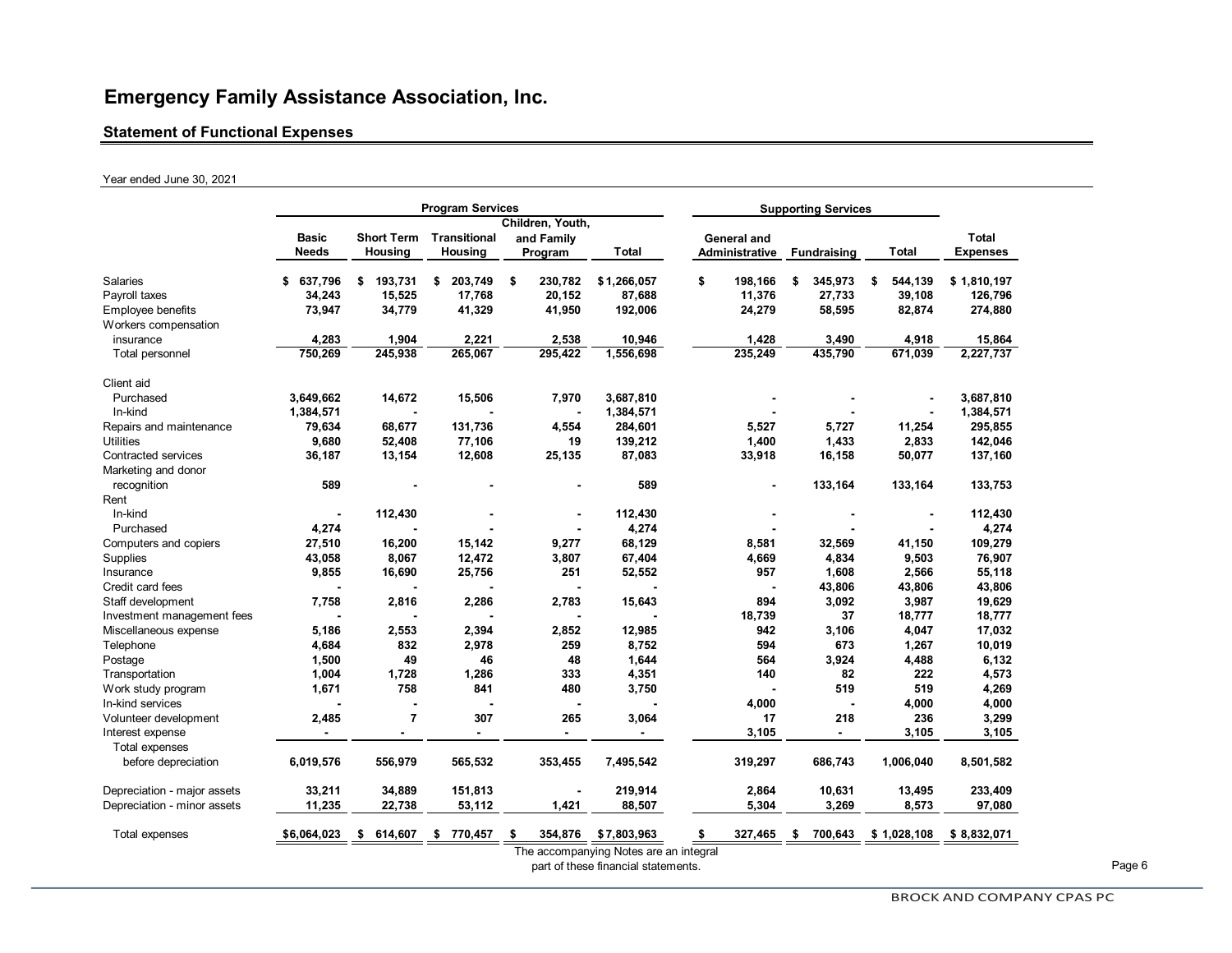#### **Statement of Functional Expenses**

#### Year ended June 30, 2020

|                                                | <b>Program Services</b>  |                   |                     |    |                          |              |    | <b>Supporting Services</b> |    |                    |    |                |                 |
|------------------------------------------------|--------------------------|-------------------|---------------------|----|--------------------------|--------------|----|----------------------------|----|--------------------|----|----------------|-----------------|
|                                                | Children, Youth,         |                   |                     |    |                          |              |    |                            |    |                    |    |                |                 |
|                                                | Basic                    | <b>Short Term</b> | <b>Transitional</b> |    | and Family               |              |    | General and                |    |                    |    |                | <b>Total</b>    |
|                                                | <b>Needs</b>             | Housing           | Housing             |    | Program                  | <b>Total</b> |    | Administrative             |    | <b>Fundraising</b> |    | <b>Total</b>   | <b>Expenses</b> |
| Salaries                                       | 558,856<br>\$            | 213,712<br>\$     | 187,724<br>\$       | \$ | 225,215                  | \$1,185,507  | \$ | 169,243                    | \$ | 335,817            | \$ | 505,060        | \$1,690,567     |
| Payroll taxes                                  | 32,855                   | 14,379            | 17,149              |    | 19,164                   | 83,547       |    | 11,012                     |    | 26,913             |    | 37,925         | 121,472         |
| Employee benefits                              | 59,506                   | 26,614            | 29,678              |    | 33,333                   | 149,131      |    | 18,665                     |    | 46,811             |    | 65,476         | 214,607         |
| Workers compensation                           |                          |                   |                     |    |                          |              |    |                            |    |                    |    |                |                 |
| insurance                                      | 3,437                    | 4,028             | 1,782               |    | 2,037                    | 11,284       |    | 1,146                      |    | 2,801              |    | 3,947          | 15,231          |
| Total personnel                                | 654,654                  | 258,733           | 236,333             |    | 279,749                  | 1,429,469    |    | 200,066                    |    | 412,342            |    | 612,408        | 2,041,877       |
| Client aid                                     |                          |                   |                     |    |                          |              |    |                            |    |                    |    |                |                 |
| In-kind                                        | 1,205,716                | 112               | 24                  |    |                          | 1,205,852    |    |                            |    |                    |    |                | 1,205,852       |
| Purchased                                      | 1,808,906                | 10,283            | 9,750               |    | 26,153                   | 1,855,092    |    |                            |    |                    |    |                | 1,855,092       |
| <b>Contracted services</b>                     | 48,883                   | 20,911            | 39,324              |    | 42,216                   | 151,334      |    | 28,622                     |    | 18,332             |    | 46,954         | 198,288         |
| Repairs and maintenance<br>Marketing and donor | 25,655                   | 67,264            | 81,199              |    | 1,526                    | 175,644      |    | 3,222                      |    | 2,880              |    | 6,102          | 181,746         |
| recognition                                    | 1,754                    | 183               | 166                 |    | 236                      | 2,339        |    | 76                         |    | 137,649            |    | 137,725        | 140,064         |
| <b>Utilities</b>                               | 8,125                    | 44,905            | 57,767              |    | 119                      | 110,916      |    | 1,329                      |    | 1,329              |    | 2,658          | 113,574         |
| Rent                                           |                          |                   |                     |    |                          |              |    |                            |    |                    |    |                |                 |
| In-kind                                        | $\overline{\phantom{a}}$ | 112,430           | $\sim$              |    | $\overline{\phantom{a}}$ | 112,430      |    |                            |    | $\sim$             |    | $\blacksquare$ | 112,430         |
| Purchased                                      | 3,379                    | 36                | 36                  |    | 79                       | 3,530        |    | 91                         |    | 151                |    | 242            | 3,772           |
| Supplies                                       | 25,707                   | 9,073             | 19,468              |    | 7,180                    | 61,428       |    | 3,661                      |    | 7,262              |    | 10,923         | 72,351          |
| Computers and copiers                          | 16,146                   | 10,596            | 15,064              |    | 5,645                    | 47,451       |    | 5,175                      |    | 12,139             |    | 17,314         | 64,765          |
| Insurance                                      | 7,510                    | 13,384            | 21,146              |    | 15                       | 42,055       |    | 727                        |    | 1,105              |    | 1,832          | 43,887          |
| Credit card fees                               | $\overline{\phantom{a}}$ | $\blacksquare$    |                     |    | L,                       |              |    | 461                        |    | 32,823             |    | 33,284         | 33,284          |
| Miscellaneous expense                          | 5,615                    | 1,466             | 1,732               |    | 2,020                    | 10,833       |    | 1,255                      |    | 3,782              |    | 5,037          | 15,870          |
| Investment management fees                     |                          |                   |                     |    |                          |              |    | 14,334                     |    | 16                 |    | 14,350         | 14,350          |
| Transportation                                 | 3,689                    | 2,219             | 2,536               |    | 3,035                    | 11,479       |    | 181                        |    | 988                |    | 1,169          | 12,648          |
| Staff development                              | 4,021                    | 1,652             | 1,551               |    | 1,496                    | 8,720        |    | 681                        |    | 2,240              |    | 2,921          | 11,641          |
| Work study program                             | 8,107                    | 547               | 1,537               |    | 447                      | 10,638       |    |                            |    | 427                |    | 427            | 11,065          |
| Telephone                                      | 3,881                    | 1,259             | 2,904               |    | 551                      | 8,595        |    | 315                        |    | 994                |    | 1,309          | 9,904           |
| In-kind services                               |                          |                   |                     |    | $\overline{a}$           |              |    | 4,000                      |    | 4,770              |    | 8,770          | 8,770           |
| Postage                                        | 661                      |                   | 19                  |    | 38                       | 718          |    | 851                        |    | 3,443              |    | 4,294          | 5,012           |
| Volunteer development                          | 3,698                    | 51                | 399                 |    | 381                      | 4,529        |    | 102                        |    | 349                |    | 451            | 4,980           |
| Total expenses                                 |                          |                   |                     |    |                          |              |    |                            |    |                    |    |                |                 |
| before depreciation                            | 3,836,107                | 555,104           | 490,955             |    | 370,886                  | 5,253,052    |    | 265,149                    |    | 643,021            |    | 908,170        | 6,161,222       |
| Depreciation - major assets                    | 32,560                   | 33,340            | 151,162             |    |                          | 217,062      |    | 2,647                      |    | 10,631             |    | 13,278         | 230,340         |
| Depreciation - minor assets                    | 10,250                   | 24,685            | 49,405              |    | 1,281                    | 85,621       |    | 5,237                      |    | 3,133              |    | 8,370          | 93,991          |
| Total expenses                                 | \$3,878,917              | \$<br>613,129     | \$<br>691,522       | \$ | 372,167                  | \$5,555,735  | \$ | 273,033                    | \$ | 656,785            | \$ | 929,818        | \$6,485,553     |

The accompanying Notes are an integral

part of these financial statements. **Page 7**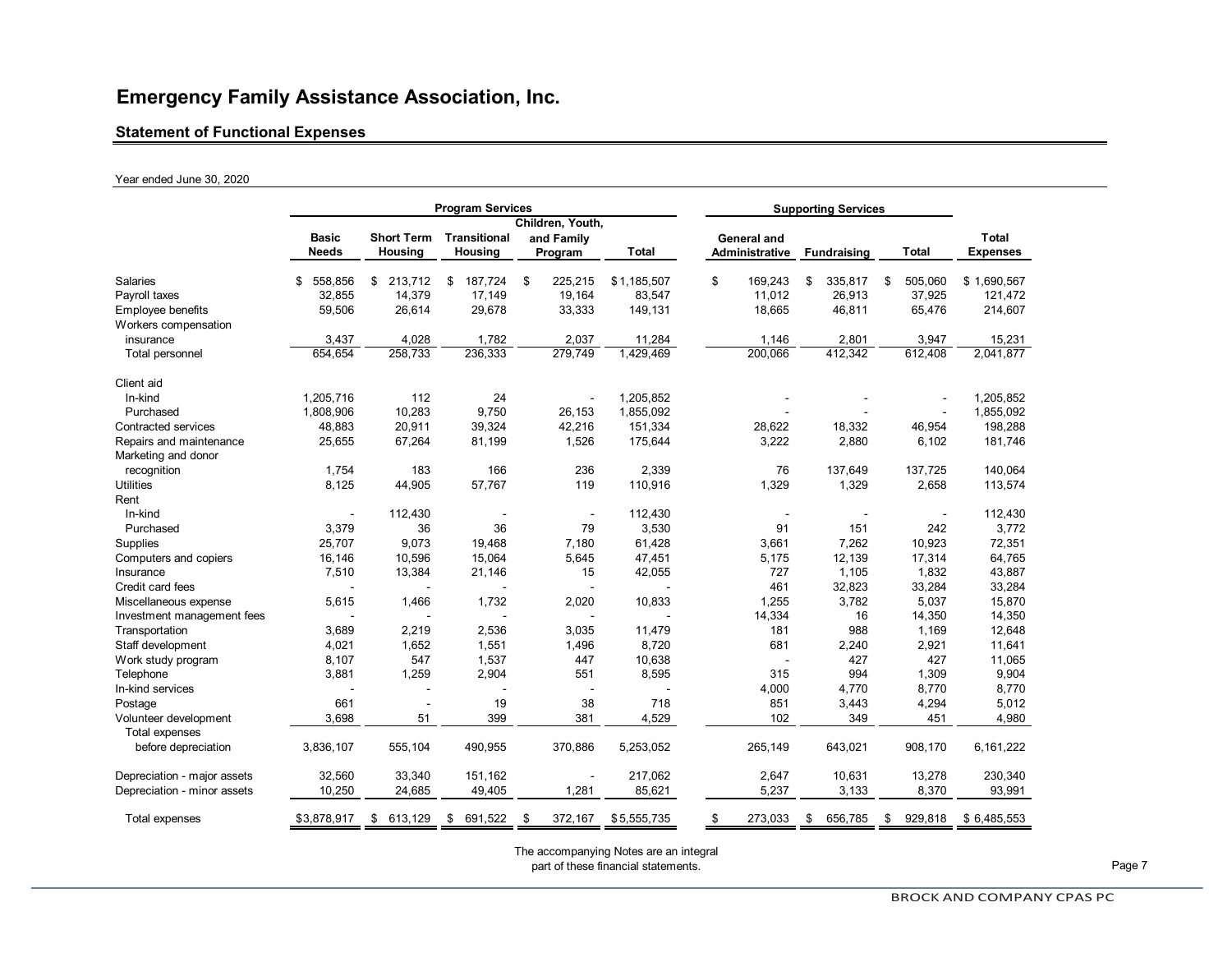## **Statements of Cash Flows**

Increase (Decrease) in Cash, Cash Equivalents and Restricted Cash

| Years ended June 30                                                   | 2021            | 2020            |
|-----------------------------------------------------------------------|-----------------|-----------------|
|                                                                       |                 |                 |
| <b>Cash Flows From Operating Activities</b>                           |                 |                 |
| Change in net assets<br>Adjustments to reconcile change in net assets | 1,632,936<br>\$ | 1,529,858<br>\$ |
| to net cash provided by operating activities                          |                 |                 |
| Depreciation                                                          | 330,489         | 324,331         |
| Unrealized gain on investments                                        | (344, 849)      | (64, 793)       |
| Debt forgiveness, Paycheck Protection Program Ioan                    | (294, 400)      |                 |
| Increase (decrease) from changes in assets and liabilities            |                 |                 |
| Grants receivable                                                     | (172, 941)      | 98,122          |
| Pledges receivable                                                    | 78,542          | 238,204         |
| Inventory                                                             | 24,577          | (8, 136)        |
| Prepaid expenses and other current assets                             | 20,484          | 9,406           |
| Deposits and other assets                                             | (9,676)         | (1, 457)        |
| Accounts payable                                                      | 36,700          | (20, 333)       |
| Accrued expenses                                                      | 19,701          | 10,908          |
| Deposits payable                                                      | 5,916           | 5,300           |
| Refundable advances                                                   | (306, 689)      | 261,527         |
| Net cash provided by operating activities                             | 1,020,790       | 2,382,937       |
| <b>Cash Flows From Investing Activities</b>                           |                 |                 |
| Purchase of investments                                               | (503, 398)      | (289, 483)      |
| Proceeds from sale and maturity of investments                        | 78,739          | 14,333          |
| Purchases of property and equipment                                   | (874, 062)      | (89, 937)       |
| Net cash used by investing activities                                 | (1, 298, 721)   | (365, 087)      |
| <b>Cash Flows From Financing Activities</b>                           |                 |                 |
| Borrowings on long-term debt                                          |                 | 294,400         |
| Net cash provided by financing activities                             |                 | 294,400         |
|                                                                       |                 |                 |
| Net Increase (Decrease) in Cash, Cash Equivalents,                    |                 |                 |
| and Restricted Cash                                                   | (277, 931)      | 2,312,250       |
| Cash, Cash Equivalents, and Restricted Cash,                          |                 |                 |
| <b>Beginning of Year</b>                                              | 3,243,372       | 931,122         |
| Cash, Cash Equivalents, and Restricted Cash, End of Year              | 2,965,441<br>\$ | \$<br>3,243,372 |

The accompanying Notes are an integral part of these financial statements.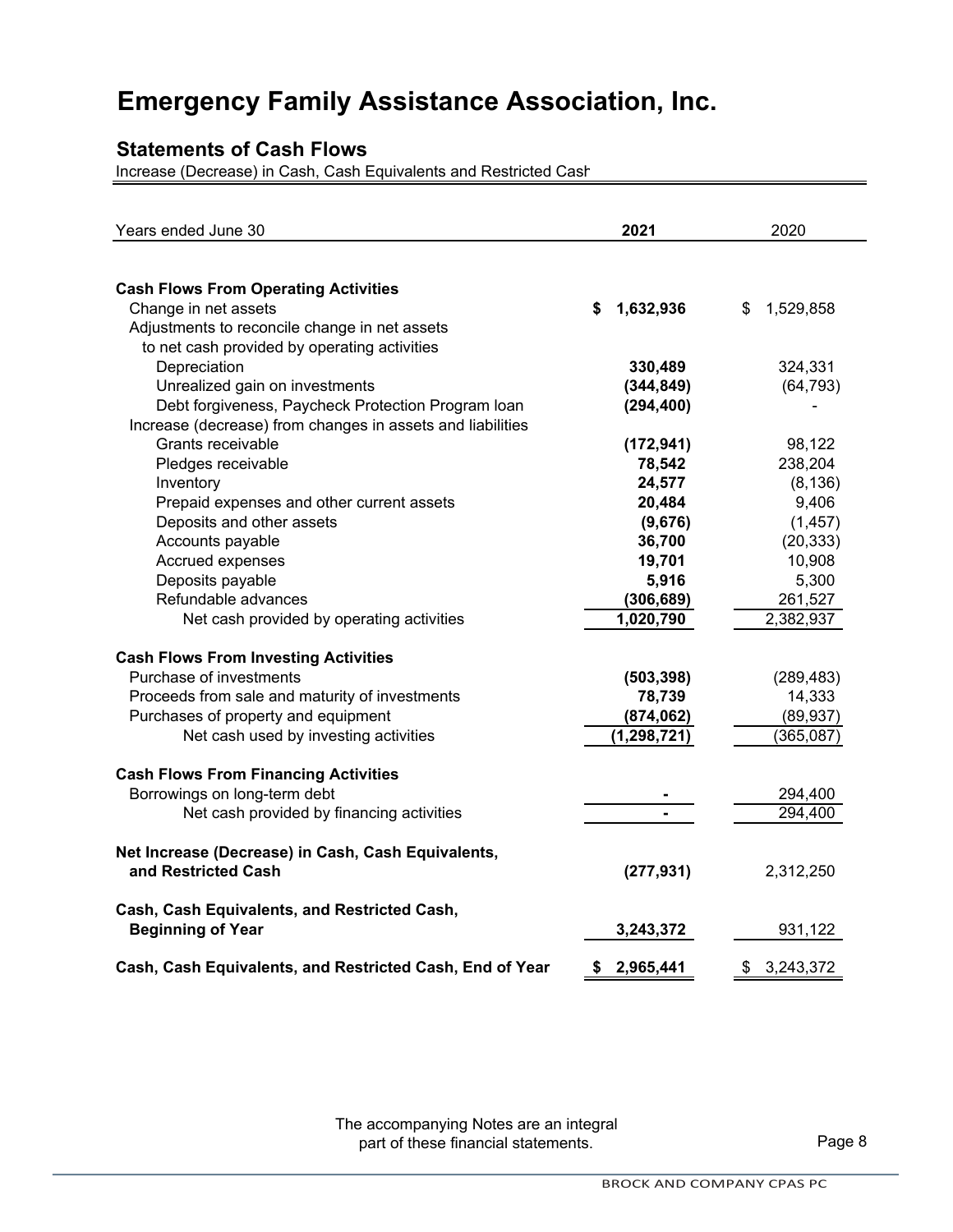### **Notes to Financial Statements**

June 30, 2021 and 2020

#### **Note 1 – Nature of Organization and Significant Accounting Policies**

*Nature of Organization.* Emergency Family Assistance Association, Inc. (EFAA) helps those in our community whose immediate needs for food, shelter and other basic necessities cannot adequately be met by other means, and supports their efforts toward financial stability or self-sufficiency.

EFAA was founded in 1918 as the Social Service Bureau, and was incorporated in 1961 under the laws of the State of Colorado. Funding for EFAA is primarily obtained through charitable contributions from interested parties. EFAA serves Boulder county and has four major types of programs: basic needs, short-term housing, transitional housing, and a children, youth, and family program.

The Basic Needs Program provides assistance with food, transportation, utility payments, rent or rental deposits, minor medical expenses, emergency lodging, personal necessities, and other basic need items. EFAA also provides self-sufficiency counseling and referral services in conjunction with basic needs assistance.

The Short-Term Housing program provides emergency shelter to participants in need. Participants stay an average of seven weeks, and must agree to work with a caseworker to develop a plan to obtain permanent housing.

The Transitional Housing Program consists of multiple units in Boulder County. Participants stay an average of one year, but may stay up to two years. Caseworkers work with each family in an individualized way to help them increase their self-sufficiency and make progress toward obtaining permanent housing. The caseworkers help to arrange longer-term educational activities such as English as a second language, high school GED, and others.

EFAA owns or rents the property utilized in the Short-Term Housing and Transitional Housing Programs. Rent charges by EFAA to tenants are at rates substantially below market rental rates. While the difference between the market value rent and the discounted rent is not recorded in the accompanying statement of activities, the value of the discounted rent is an integral component of EFAA's services.

The Children, Youth, and Family Program provides community enrichment programs, as well as case management and activities for children of EFAA participants.

*Use of Estimates.* The preparation of financial statements in conformity with accounting principles generally accepted in the United States of America requires management to make estimates and assumptions that affect certain reported amounts and disclosures. Accordingly, actual results could differ from those estimates.

*Basis of Accounting.* The financial statements of EFAA have been prepared on the accrual basis of accounting and, accordingly, reflect all significant receivables, payables, and other liabilities.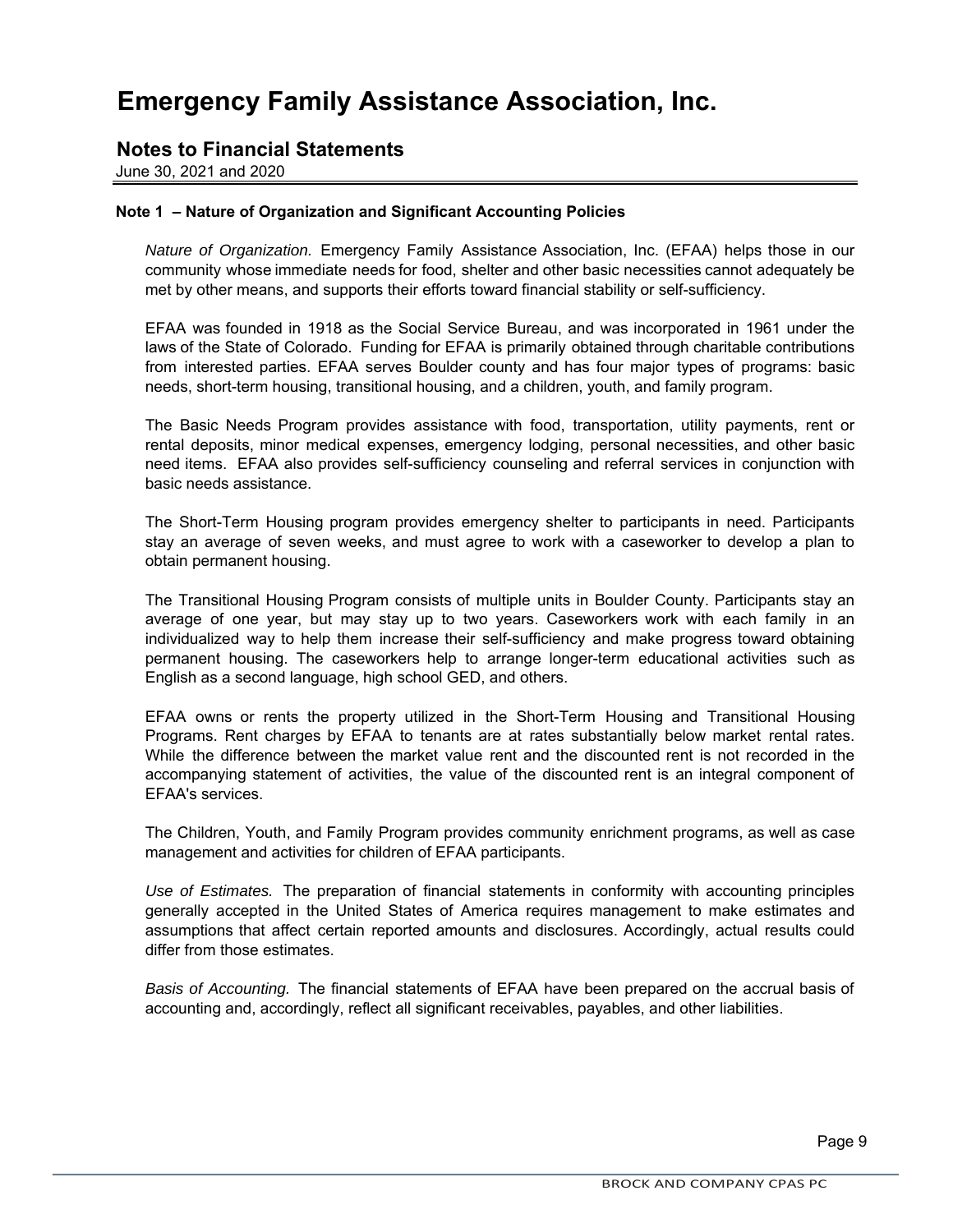### **Notes to Financial Statements**

June 30, 2021 and 2020

#### **Note 1 – Nature of Organization and Significant Accounting Policies (continued)**

*Changes in Accounting Principles*. On July 1, 2020, the Organization adopted Financial Accounting Standards Board ("FASB") ASU No. 2014-09 (Topic 606) - *Revenue from Contracts With Customers* , which provides guidance for revenue recognition that superseded previous guidance. Under ASU 2014-09, revenue is recognized when promised goods or services are transferred to customers in an amount that reflects the consideration to which the Organization expects to be entitled in exchange for those goods and services. The Organization adopted ASU 2014-09 under the modified retrospective approach, applying the amendments to prospective reporting periods. Results from reporting periods beginning after July 1, 2020, are presented under Topic 606, while prior period amounts are not adjusted and continue to be reported in accordance with previous guidance. The adoption would not have had any material effect on the change in net assets for the year ended June 30, 2020, or on net assets as of June 30, 2020.

On July 1, 2020, the Organization adopted the provisions of FASB ASU 2018-08, *Clarifying the Scope and the Accounting Guidance for Contributions Received and Contributions Made* , which became effective. The pronouncement clarifies and improves the scope of accounting guidance for contributions received and contributions made.

On July 1, 2020, the Organization adopted the provisions of FASB ASU No. 2018-13, *Fair Value Measurement (Topic 820): Disclosure Framework - Changes to the Disclosure Requirements for Fair Value Measurement*, which modifies the disclosure requirements on fair value measurements in FASB ASC 820. Certain amendments in ASU 2018-13 are applied prospectively and all others are applied retrospectively. The adoption did not have any material effect on the change in net assets for the year ended June 30, 2020, or on net assets as of June 30, 2020

*Net Asset Classification.* EFAA distinguish between contributions received for each net asset category in accordance with donor-imposed restrictions. EFAA complies with established standards for external reporting by not-for-profit organizations, which requires that resources be classified for reporting purposes into two net asset categories according to externally (donor) imposed restrictions. The two net asset categories are as follows:

*Net Assets Without Donor Restrictions.* Net assets that are not subject to donor-imposed restrictions and may be expended for any purpose in performing the primary objectives of the organization. These net assets may be used at the discretion of the Organization's management and the board of directors.

*Net Assets With Donor Restrictions.* Net assets subject to stipulations imposed by donors, and grantors. Some donor restrictions are temporary in nature; those restrictions will be met by actions of the Organization or by the passage of time. Other donor restrictions are perpetual in nature, where by the donor has stipulated the funds be maintained in perpetuity.

Donor restricted contributions are reported as increases in net assets with donor restrictions. When a restriction expires, net assets are reclassified from net assets with donor restrictions to net assets without donor restrictions in the statements of activities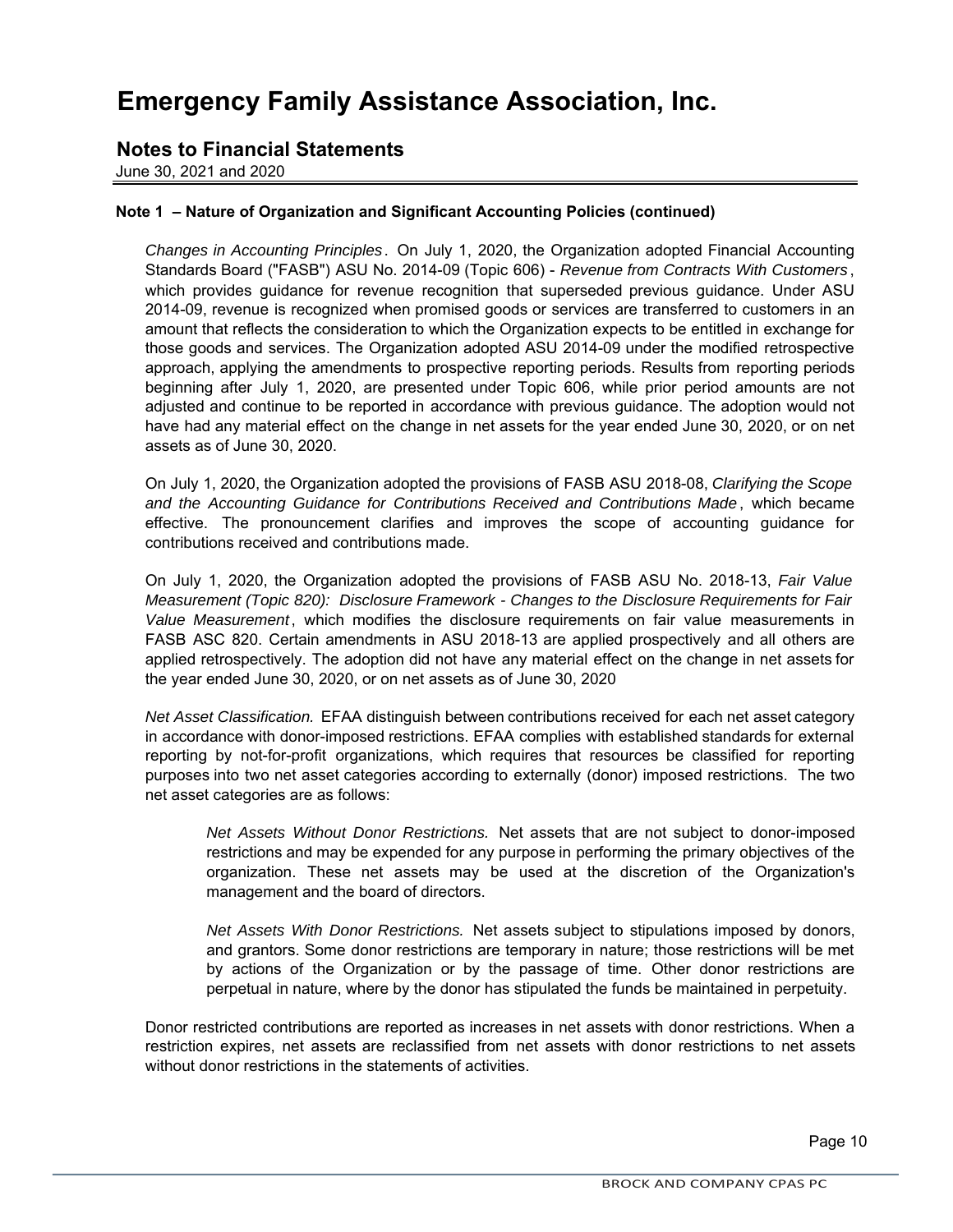### **Notes to Financial Statements**

June 30, 2021 and 2020

#### **Note 1 – Nature of Organization and Significant Accounting Policies (continued)**

*Functional Allocation of Expenses* . Direct expenses have been allocated to the applicable program for which the expenses were incurred. Indirect expenses have been allocated among program, general and administrative, and fundraising activities based on estimated relative usage of resources attributable to these activities.

*Cash and Cash Equivalents.* EFAA considers all highly liquid investments, including demand deposits and money market funds, with a maturity of three months or less, to be cash equivalents. The carrying value of cash and cash equivalents approximates fair value because of the short maturities of those financial instruments.

*Investments* . EFAA's investments are stated at fair value. Fair value is the price that would be received to sell an asset or paid to transfer a liability in an orderly transaction between market participants at the measurement date. EFAA's management determines the valuation policies utilizing information provided by the investment advisors and custodians.

Unrealized gains and losses are included in the change in net assets in the accompanying statements of activities. Investment income and gains restricted by donors are reported as increases in net assets without donor restrictions if the restrictions are met (either a stipulated time period ends or a purpose restriction is accomplished) in the reporting period in which the income and gains are recognized.

*Fair Value Measurements.* EFAA reports using fair value measurements, which requires enhanced disclosures about investments that are measured and reported at fair value and establishes a framework for measuring fair value. The framework provides a fair value hierarchy that prioritizes the inputs to valuation techniques used to measure fair value. The hierarchy gives the highest priority to unadjusted quoted prices in active markets for identical assets or liabilities (Level 1 measurements) and the lowest priority to unobservable inputs (Level 3 measurements). The three levels of the fair value hierarchy are described below:

- Level 1 Inputs to the valuation methodology are unadjusted quoted prices for identical assets or liabilities in active markets that the Organization has the ability to access.
- Level 2 Inputs to the valuation methodology include:
	- Quoted prices for similar assets or liabilities in active markets;
	- Quoted prices for identical or similar assets or liabilities in inactive markets;
	- Inputs other than quoted prices that are observable for the asset or liability;
	- data by correlation or other means. - Inputs that are derived principally from or corroborated by observable market

If the asset or liability has a specified (contractual) term, the Level 2 input must be observable for substantially the full term of the asset or liability.

Level 3 Inputs to the valuation methodology are unobservable and significant to the fair value measurement.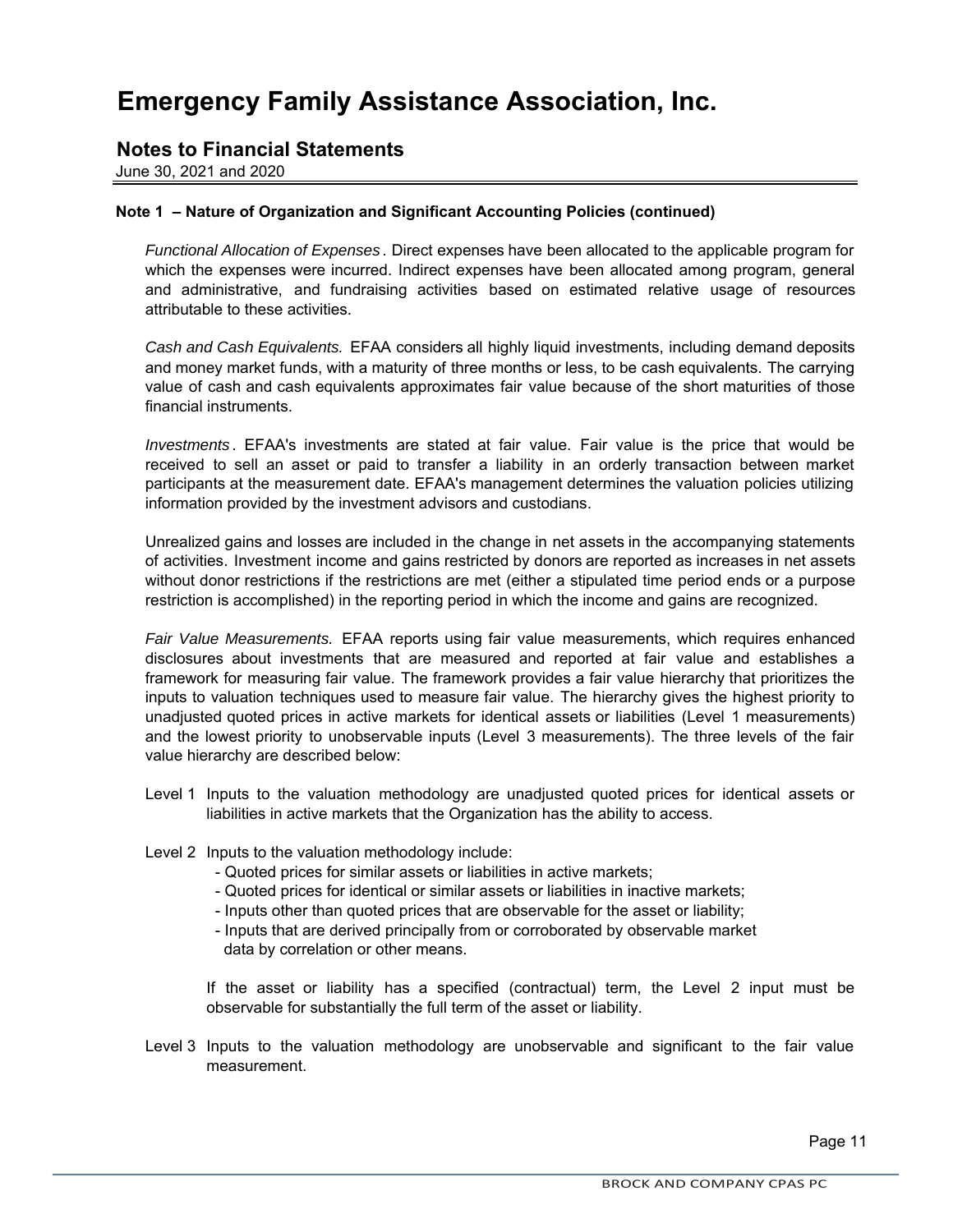### **Notes to Financial Statements**

June 30, 2021 and 2020

#### **Note 1 – Nature of Organization and Significant Accounting Policies (continued)**

The asset's or liability's fair value measurement level within the fair value hierarchy is based on the lowest level of any input that is significant to the fair value measurements. Valuation techniques used need to maximize the use of observable inputs and minimize the use of unobservable inputs.

Following is a description of the valuation methodologies used for assets measured at fair value. There have been no changes in the methodologies used at June 30, 2021 and 2020.

*Certificates of Deposit.* EFAA values certificates of deposit at fair value by discounting the related cash flows based on current yields of similar instruments with comparable durations considering the credit-worthiness of the issuer. Early withdrawal charges may apply in the event the instruments are liquidated prior to their scheduled maturity date.

*Beneficial Interest in Assets Held by The Community Foundation Serving Boulder County.* Valued at the net asset value ("NAV") of units held by EFAA at year end. The NAV, as provided by The Community Foundation Serving Boulder County (the Foundation), is used as a practical expedient to estimate fair value. The NAV is based on the fair value of the underlying investments held by the Foundation less its liabilities. This practical expedient is not used when it is determined to be probable that the Foundation will sell the investment for an amount different than the reported NAV.

The methods described above may produce a fair value calculation that may not be indicative of net realizable value or reflective of future fair values. Furthermore, while EFAA believes its valuation methods are appropriate and consistent with other market participants, the use of different methodologies or assumptions to determine the fair value of certain financial instruments could result in a different fair value measurement at the reporting date.

In general, investments are exposed to various risks, such as interest rate, credit and overall market volatility risk. Due to the level of risk associated with certain investments, it is reasonably possible that changes in the values of the investments will occur in the near term and that such changes could materially affect the investment balances and the amounts reported in the statements of financial position.

*Pledges and Grants Receivable.* Pledges and grants receivable are stated net of allowances for uncollectible accounts. At the time receivables are originated, EFAA considers an allowance for doubtful accounts based on the creditworthiness of the donor or grantor. The allowance is continually reviewed and adjusted to maintain the allowance at a level considered adequate to cover future uncollectible amounts. The allowance is management's best estimate of uncollectible amounts and is determined based on historical performance that is tracked by EFAA on an ongoing basis. During the years ended June 30, 2021 and 2020, an allowance of \$13,900 and \$21,101, respectively, was used for doubtful pledges receivable. Management believes that all grants receivable are fully collectible at June 30, 2021 and 2020.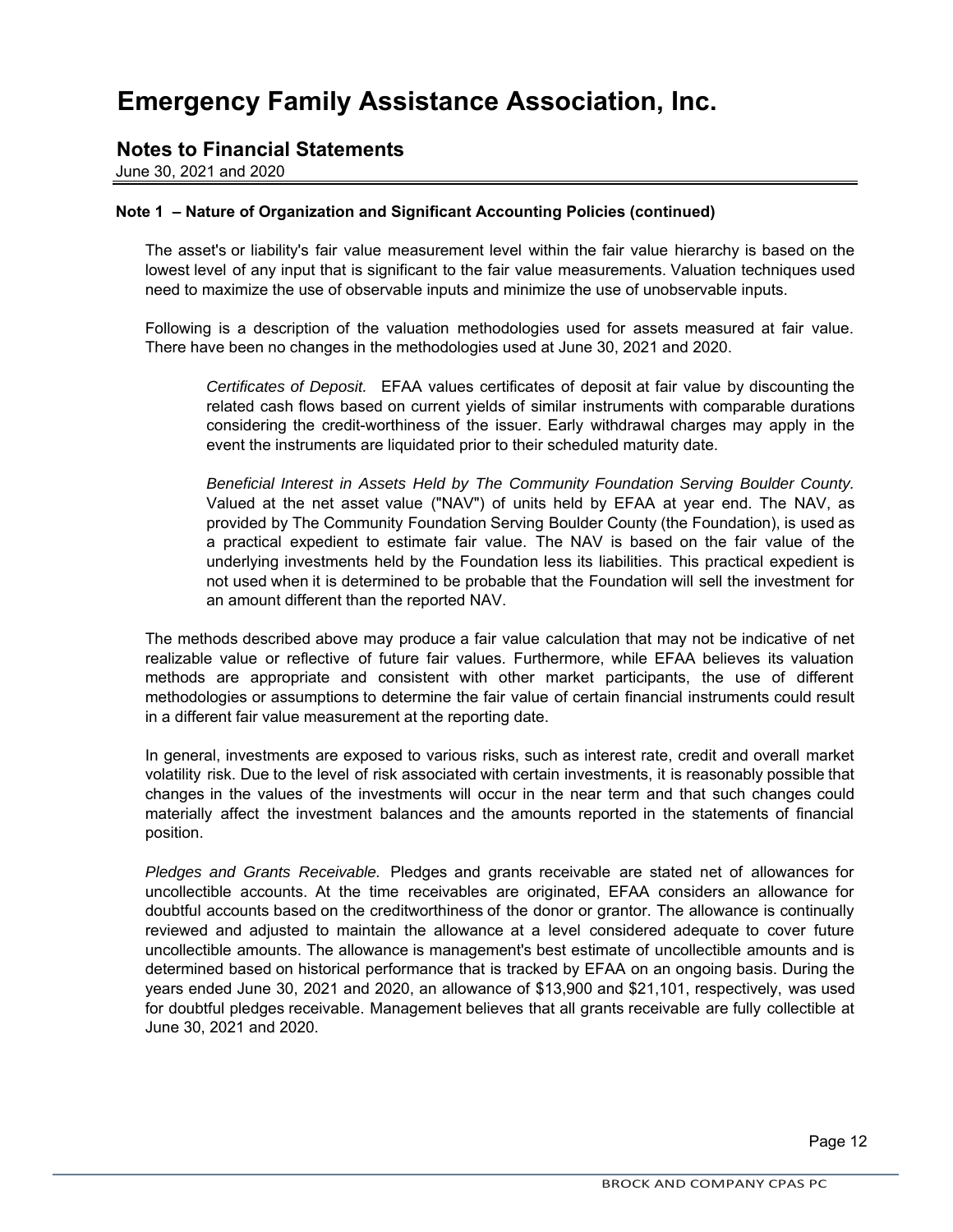### **Notes to Financial Statements**

June 30, 2021 and 2020

### **Note 1 – Nature of Organization and Significant Accounting Policies (continued)**

*Inventory*. EFAA maintains inventories of food and bus passes for distribution to participants. Food inventories are weighed when purchased or donated. During the years ended June 30, 2021 and 2020, an average price per pound of \$1.74 and \$1.62, respectively, was used to value food received and distributed to participants, and to value inventory on hand at year end. All inventories are stated at the lower of cost (first-in, first-out method) or market.

*Property and Equipment.* It is EFAA's policy to capitalize property and equipment at cost for purchases over \$2,500, while repair and maintenance items are charged to expense. Donations of property and equipment are capitalized at their estimated fair value at the date of gift. Such donations are reported as unrestricted contributions unless the donor has restricted the donated asset to a specific purpose.

Property and equipment are depreciated using the straight-line method over the estimated useful lives of the assets. In general, asset lives are as follows:

|                                   | Life in Years |
|-----------------------------------|---------------|
| <b>Buildings and improvements</b> | $7 - 30$      |
| Minor building improvements       | $3 - 15$      |
| Furniture and fixtures            | $3 - 10$      |
| Computers and electronics         | $4 - 7$       |
| Vehicles                          | $3 - 5$       |
| Software                          | $3 - 4$       |

Depreciation expense for the years ended June 30, 2021 and 2020 was \$330,489 and \$324,331, respectively.

*Impairment of Long-lived Assets* . In the event that facts and circumstances indicate that property and equipment, or other assets, may be impaired, an evaluation of recoverability would be performed. If an evaluation is required, the estimated future undiscounted cash flows associated with the asset are compared to the asset's carrying amount to determine if a write-down to market value would be necessary. No impairment losses were recorded during the years ended June 30, 2021 and 2020.

*Revenue Recognition.* The Organization's revenues from contracts with customers consist of rent. Revenue is recognized upon the transfer of services to customers in amount that reflects the consideration that is expected to be received in exchange for those services. Rental income is billed to tenants monthly, in advance, and is recognized ratably over the period to which the invoice applies as the Organization satisfies its performance obligation to provide housing. The invoice period is typically one month.

*Contributions.* Contributions are recognized when the promise to give is received. Donor-restricted contributions are reported as increases in net assets with donor restrictions. When a restriction expires, net assets with donor restrictions reclassified to net assets without donor restrictions. Contributions and grants that are restricted by the donor or grantor are reported as increases in net assets without donor restrictions if the restrictions expire in the fiscal year in which the contributions are recognized.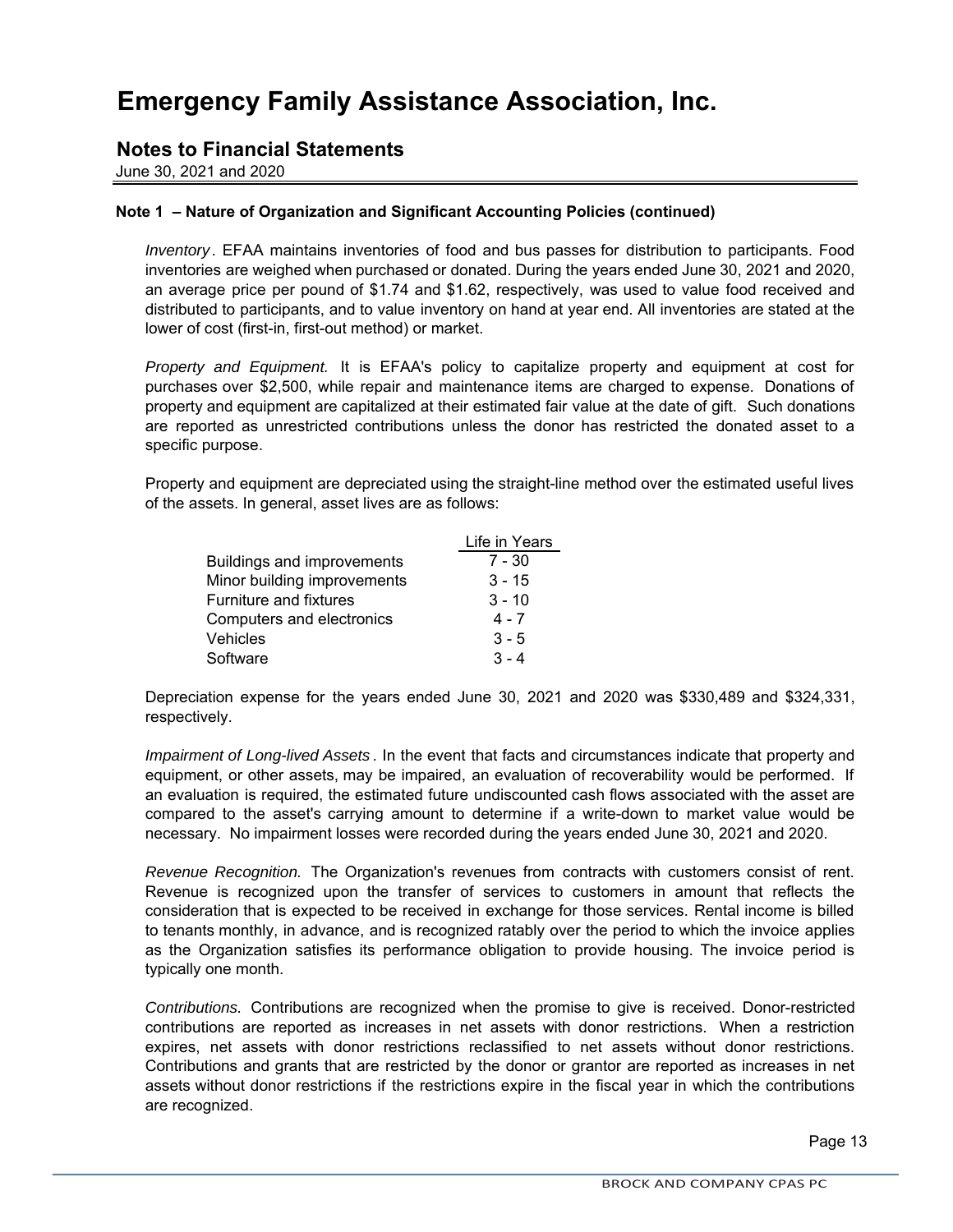### **Notes to Financial Statements**

June 30, 2021 and 2020

#### **Note 1 – Nature of Organization and Significant Accounting Policies (continued)**

*Contributed Services.* Contributed services are recognized if the services received satisfy the criteria for recognition. The contributions of services are recognized if services received (a) create or enhance non-financial assets or (b) require specialized skills that are provided by individuals possessing those skills and would typically need to be purchased if not provided by donation. For each of the years ended June 30, 2021 and 2020, the donated professional services recognized in the financial statements were \$4,000 and \$8,770, respectively.

*Income Taxes.* EFAA is a nonprofit corporation exempt from income taxes as described in Section 501(c)(3) of the Internal Revenue Code and is classified by the Internal Revenue Service as other than a private foundation. Accordingly, no provision for income taxes has been made.

EFAA utilizes the provisions of ASC 740, pertaining to accounting for uncertainty in income taxes. The pronouncement requires the use of a more-likely-than-not recognition criteria before and separate from the measurement of a tax position. An entity shall initially recognize the financial statement effects of a tax position when it is more likely than not, based on the technical merits, that the position will be sustained upon examination. With respect to EFAA, this would primarily relate to the determination of unrelated business taxable income and to the maintenance of its tax exempt status.

Management has evaluated the adopted policies and procedures that have been implemented to provide assurance that income is properly characterized and activities that jeopardize its tax exempt status are within limits established under existing tax code and regulations. Management has determined the effects of uncertain tax positions are not material to EFAA for recognition or disclosure in the accompanying financial statements and, accordingly, no income tax liability has been recorded for uncertain income tax positions in the accompanying financial statements.

Income taxes for all open years are open for examination. Penalties and interest may be assessed on income taxes that are delinquent.

*Subsequent Events.* EFAA evaluates events and transactions occurring subsequent to the date of the financial statements for matters requiring recognition or disclosure in the financial statements. The accompanying financial statements consider events through December 17, 2021, the date at which the financial statements were available for release.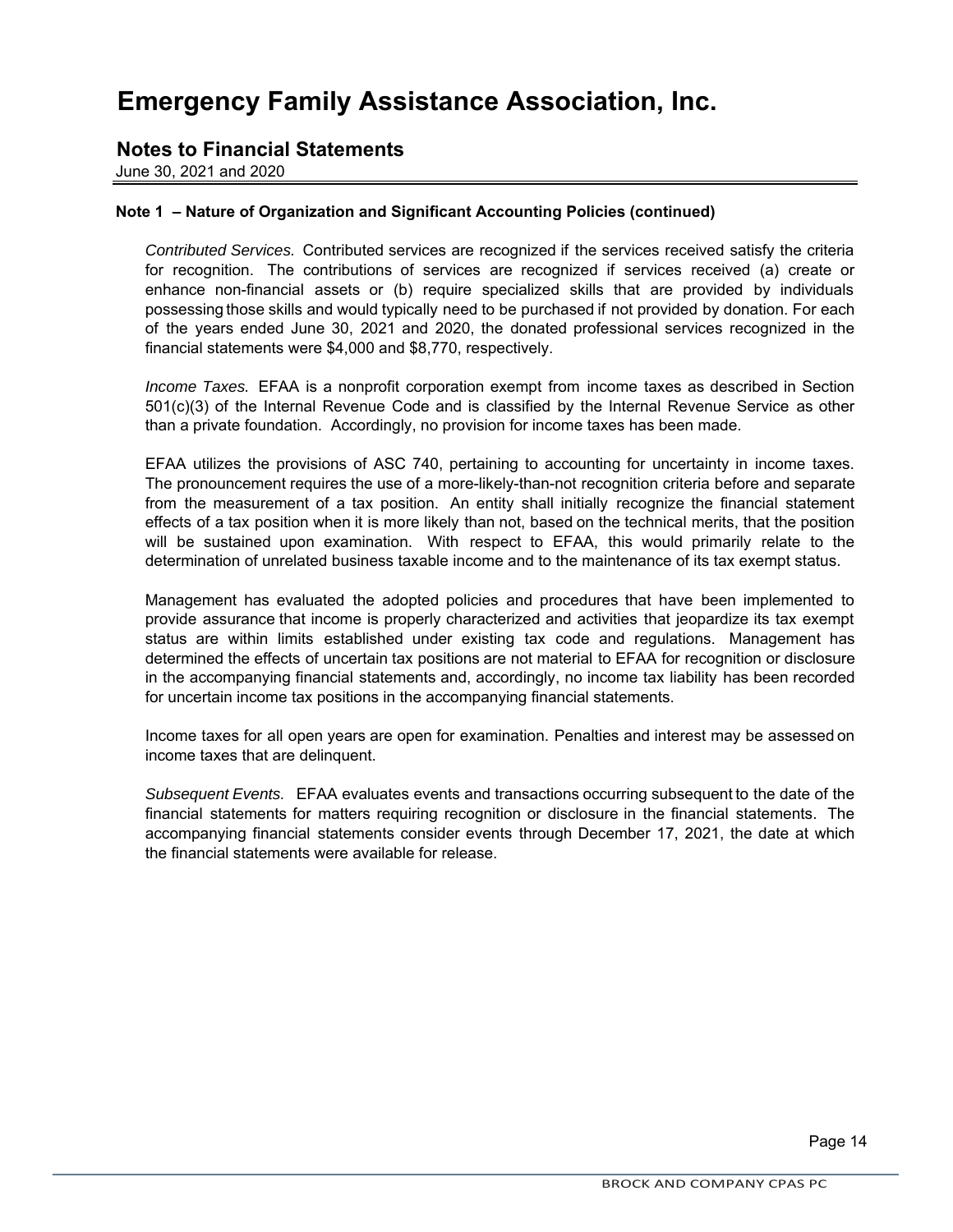## **Notes to Financial Statements**

June 30, 2021 and 2020

#### **Note 2 - Availability and Liquidity**

The following represents the Organization's financial assets for the years ended June 30:

|                                                                                             | 2021        |    | 2020      |
|---------------------------------------------------------------------------------------------|-------------|----|-----------|
| Financial assets at year end                                                                |             |    |           |
| Cash and cash equivalents                                                                   | \$2,965,441 | \$ | 3,243,372 |
| Investments                                                                                 | 542,176     |    | 517,715   |
| Grants receivable                                                                           | 244,491     |    | 71,550    |
| Endowment funds available                                                                   |             |    |           |
| for appropriation                                                                           | 698,363     |    | 474,849   |
| <b>Total financial assets</b>                                                               | 4,450,471   |    | 4,307,486 |
| Less amounts not available to be<br>used within one year<br>Board designated, not including |             |    |           |
| <b>Centennial Endowment</b>                                                                 | 1,103,215   |    | 853,065   |
| With donor restrictions                                                                     | 121,164     |    | 165,104   |
|                                                                                             | 1,224,379   |    | 1,018,169 |
| Financial assets available to meet<br>general expenditures, current                         | \$3,226,092 | S  | 3,289,317 |

As of June 30, 2021 and 2020, EFAA's board designated Centennial Endowment was \$2,327,878 and \$1,582,831, respectively. The endowment policy allows for \$698,363 and \$474,849, which is 30% of the corpus on June 30, 2021 and 2020, respectively, to be available for appropriation. The Board of Directors must approve any recommendation and withdrawal requests of the endowment. The board expects, at some future date, to expend the funds available for appropriation.

EFAA's financial policy is to maintain financial assets in reserves to meet three months of operating expenses, as defined in the policy, which for the years ended June 30, 2021 and 2020 was \$1,070,000 and \$820,000, respectively. If necessary, the Board of Directors must approve any recommendation and withdrawal requests from the reserves.

#### **Note 3 – Fair Value Measurements and Investments**

The following table sets forth by level, within fair value hierarchy, EFAA's investments, at fair value, as of June 30, 2021:

|                                                    |  | Level 1 |  | Level 2<br><b>Level 3</b> |  |  |   | Total     |  |
|----------------------------------------------------|--|---------|--|---------------------------|--|--|---|-----------|--|
| Certificates of deposit                            |  |         |  | 542.176                   |  |  | 5 | 542,176   |  |
| Investments                                        |  |         |  |                           |  |  |   |           |  |
| Measured at net asset value                        |  |         |  |                           |  |  |   |           |  |
| Beneficial interest in assets held by The          |  |         |  |                           |  |  |   |           |  |
| <b>Community Foundation Serving Boulder County</b> |  |         |  |                           |  |  |   | 2,327,878 |  |
| Total investments valued at fair value             |  |         |  |                           |  |  |   | 2,870,054 |  |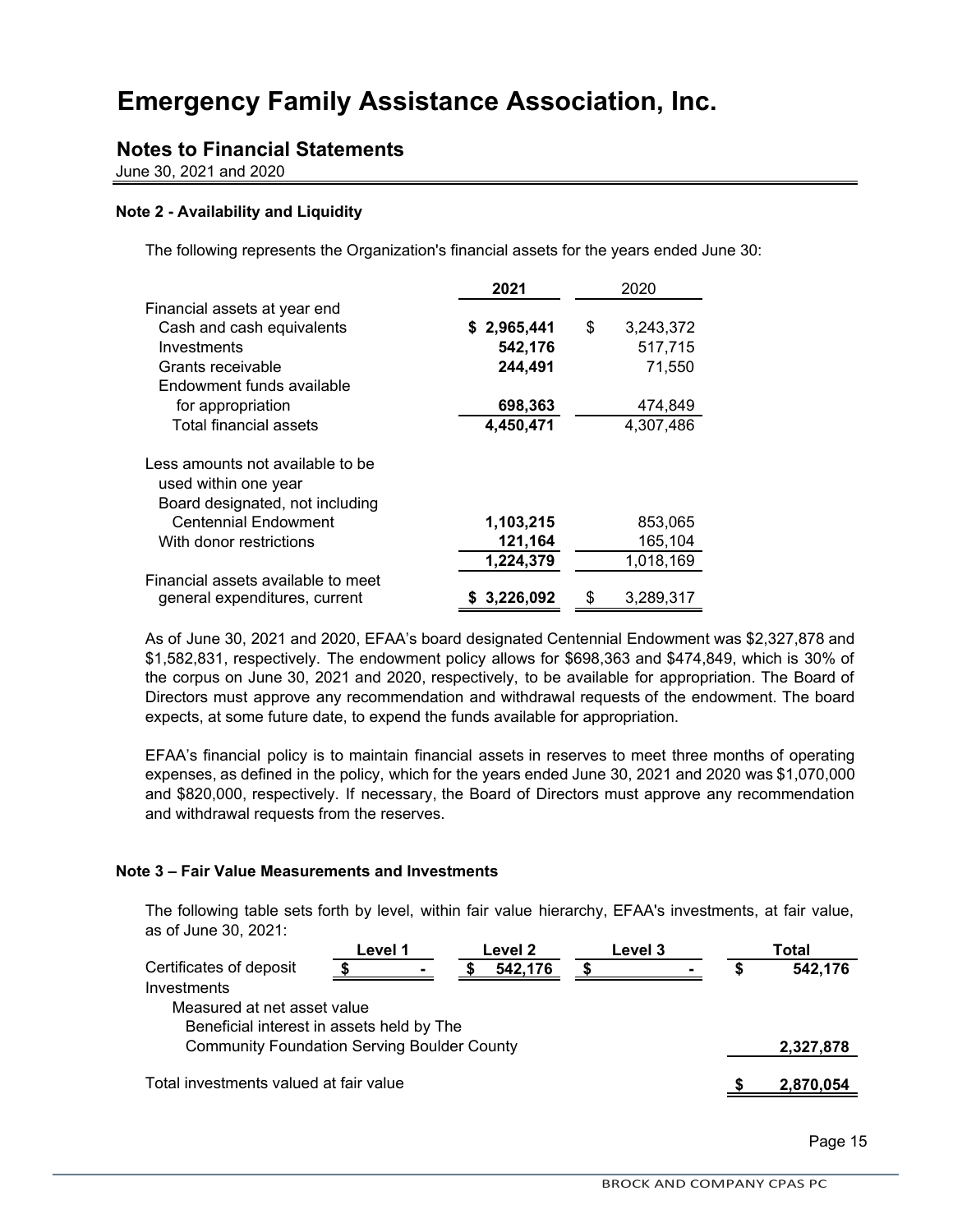### **Notes to Financial Statements**

June 30, 2021 and 2020

#### **Note 3 – Fair Value Measurements and Investments (continued)**

The following table sets forth by level, within fair value hierarchy, EFAA's investments, at fair value, as of June 30, 2020:

|                                                    | Level 1                  | Level 2 | Level 3 |   | ™otal     |
|----------------------------------------------------|--------------------------|---------|---------|---|-----------|
| Certificates of deposit<br>Investments             | $\overline{\phantom{a}}$ | 517,715 |         | S | 517,715   |
| Measured at net asset                              |                          |         |         |   |           |
| Beneficial interest in assets held by The          |                          |         |         |   |           |
| <b>Community Foundation Serving Boulder County</b> |                          |         |         |   | 1,582,831 |
|                                                    |                          |         |         |   |           |

Total investments valued at fair value

The following sets forth a summary of EFAA's beneficial interest in assets held by The Community Foundation Serving Boulder County reported at NAV at June 30:

|            | Fair Value | Unfunded<br>Commitments | Redemption<br>Frequency | <b>Other Redemption</b><br><b>Restrictions</b>                   | <b>Redemption Notice</b><br>Period |
|------------|------------|-------------------------|-------------------------|------------------------------------------------------------------|------------------------------------|
| 2021       | 2,327,878  | N/A                     | Immediate               | Redemptions will only<br>be made upon written<br>request of EFAA | None                               |
| 2020<br>\$ | 1.582.831  | N/A                     | Immediate               |                                                                  | None                               |

*Changes in Fair Value Levels* . The availability of observable market data is monitored to assess the appropriate classification of financial instruments within the fair value hierarchy. Changes in economic conditions or model-based valuation techniques may require the transfer of financial instruments from one fair value level to another. In such instances, the transfer is reported at the beginning of the reporting period.

EFAA evaluated the significance of transfers between levels based upon the nature of the financial instruments and size of the transfer relative to total net assets available for benefits. For the years ended June 30, 2021 and 2020, there were no significant transfers in or out of fair value levels.

Investment income consisted of the following for the years ended June 30:

|                                   | 2021     | 2020 |           |  |
|-----------------------------------|----------|------|-----------|--|
| Investment interest and dividends | 39,521   | \$   | 28,740    |  |
| Unrealized gain on investments    | 344,849  |      | 64,793    |  |
| Investment management fees        | (18,777) |      | (14, 350) |  |
| Net investment gain (loss)        | 365.593  | \$   | 79,183    |  |

\$ 2,100,546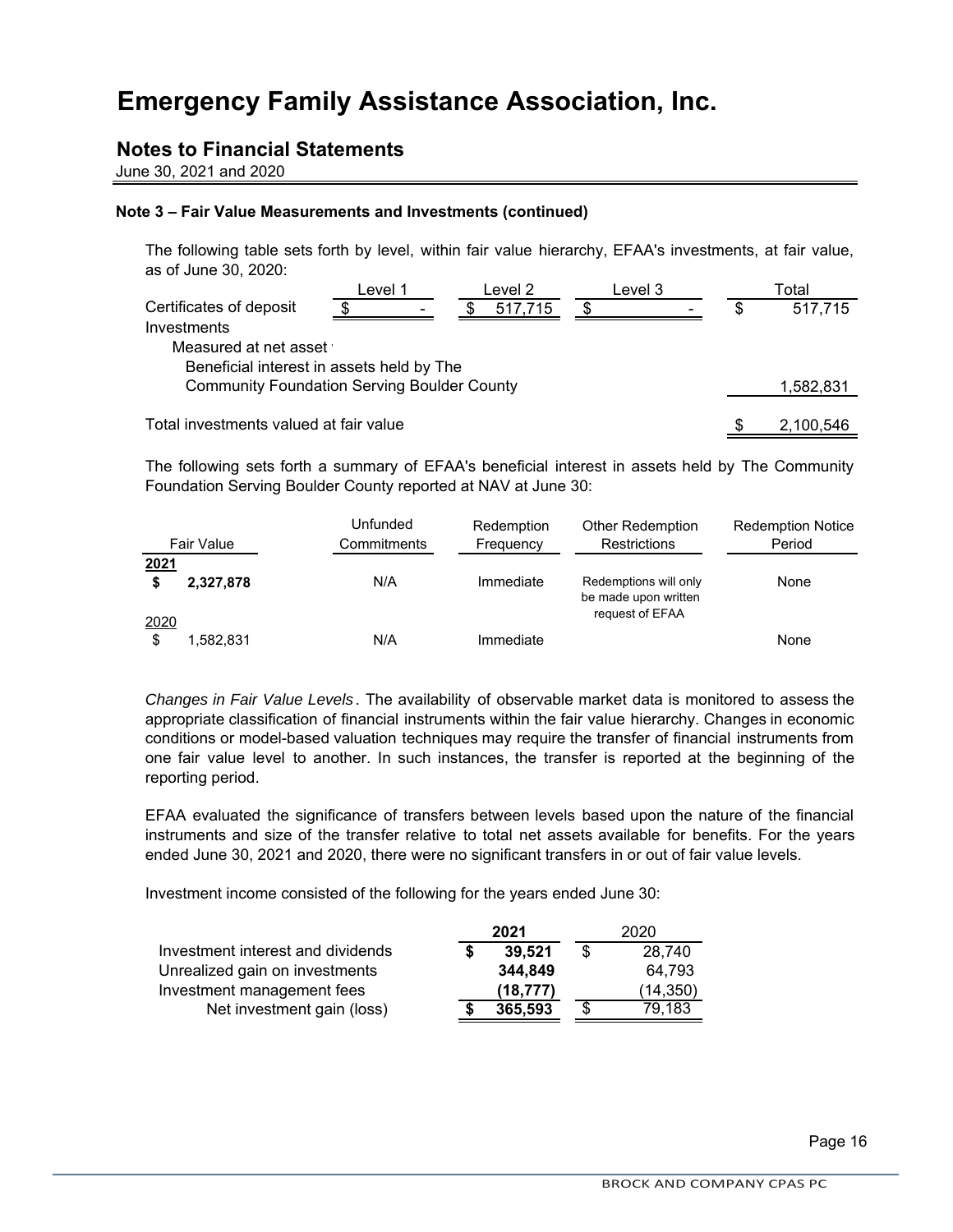### **Notes to Financial Statements**

June 30, 2021 and 2020

#### **Note 4 – Pledges Receivable**

During 2017, EFAA commenced an endowment campaign to fund EFAA's major program initiatives in future years. Contributions receivable from the campaign, with expected collections, consisted of the following for the years ended June 30:

|                           |   | 2021      | 2020          |  |
|---------------------------|---|-----------|---------------|--|
| Due in less than one year |   | 61,700    | \$<br>127,485 |  |
| Due in one to three years |   | 10,000    | 29,700        |  |
| Valuation allowance       |   | (21, 731) | (28, 674)     |  |
|                           | S | 49.969    | \$<br>128,511 |  |

#### **Note 5 – Note Payable**

The Organization had a long-term note with the United States Small Business Administration under the Paycheck Protection Program (PPP). The PPP loan program provides for forgiveness of the loan if the Organization expends the proceeds for qualified purposes and complies with other requirements. The Organization has expended all funds as of June 30, 2020 and received loan forgiveness in May 2021. The total loan amount and accrued interest, totaling \$297,505, has been recognized as debt forgiveness in the statement of activities.

#### **Note 6 – Net Assets With Donor Restrictions and Board Designated Endowment Net Assets**

The following summarizes the changes in net assets with donor restrictions:

|                             | <b>July 1, 2020</b> |                 |                  | June 30, 2021  |
|-----------------------------|---------------------|-----------------|------------------|----------------|
|                             | <b>Balance</b>      | <b>Receipts</b> | <b>Releases</b>  | <b>Balance</b> |
| <b>Centennial Endowment</b> | \$<br>128,511       | \$<br>335,816   | \$<br>(414, 358) | \$<br>49,969   |
| Menstrual Hygiene Fund      |                     | 50,000          | (4, 516)         | 45,484         |
| <b>Medical Fund</b>         | 18,675              | 25,000          | (18, 675)        | 25,000         |
| <b>Special Needs Fund</b>   | 17,398              | 35,712          | (52, 399)        | 711            |
| Pet Support                 | 520                 |                 | (520)            |                |
|                             | 165,104             | 446,528         | \$<br>(490, 468) | \$<br>121,164  |
|                             | July 1, 2019        |                 |                  | June 30, 2020  |
|                             | <b>Balance</b>      | Receipts        | <b>Releases</b>  | <b>Balance</b> |
|                             |                     |                 |                  |                |
| <b>Centennial Endowment</b> | \$<br>366,715       | \$<br>23,741    | \$<br>(261, 945) | \$<br>128,511  |
| <b>Medical Fund</b>         |                     | 25,000          | (6,325)          | 18,675         |
| <b>Special Needs Fund</b>   |                     | 29,794          | (12, 396)        | 17,398         |
| Pet Support                 | 1,695               |                 | (1, 175)         | 520            |
| Daniels Fund                | 50,000<br>368,410   | 78,535          | (50,000)         | 165,104        |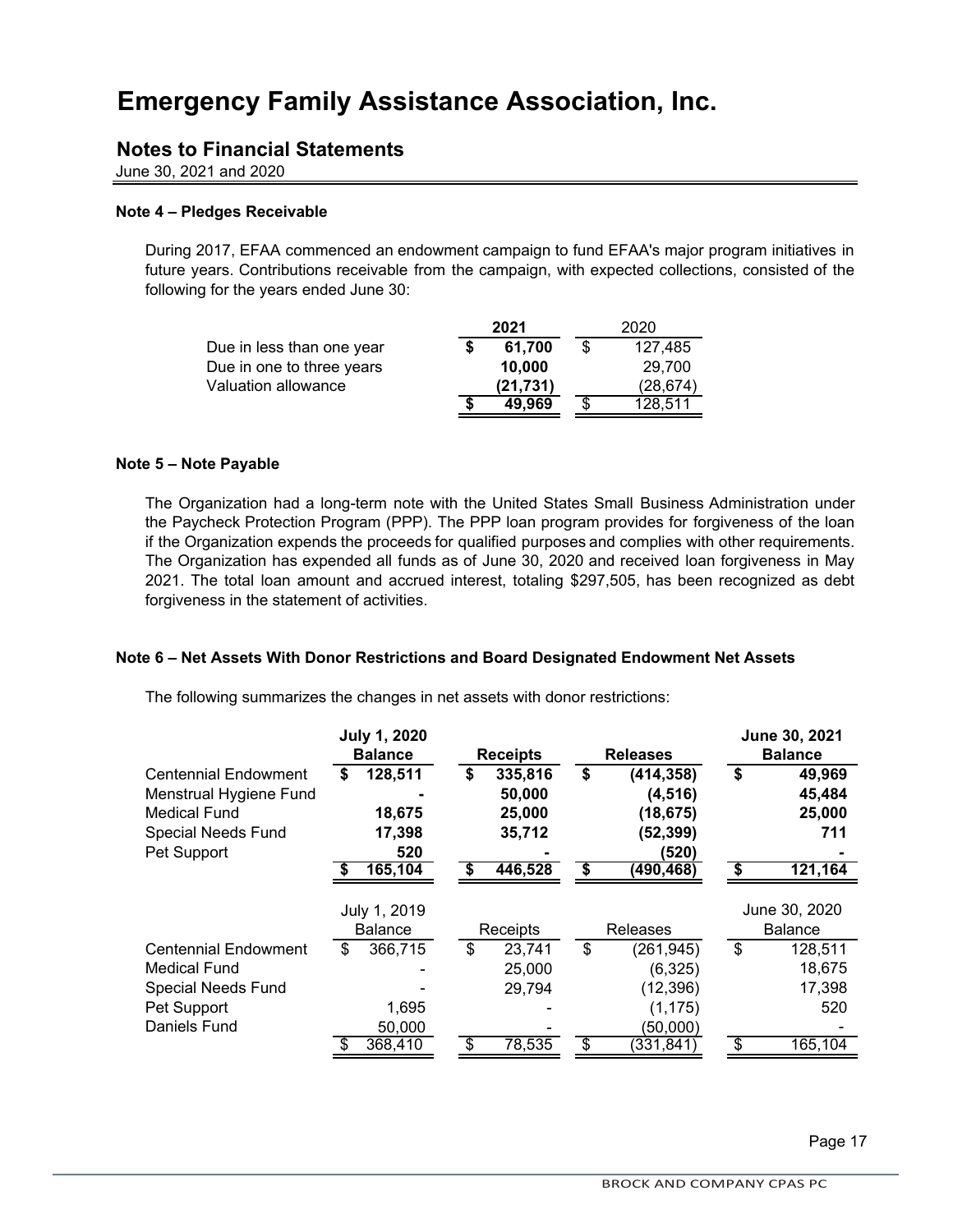## **Notes to Financial Statements**

June 30, 2021 and 2020

### **Note 6 – Net Assets With Donor Restrictions and Board Designated Endowment Net Assets (continued)**

The following summarizes the changes in endowment funds for the years ended June 30, 2021 and 2020:

|                                            | <b>With Donor</b><br><b>Restrictions</b> | <b>Without Restrictions</b><br><b>Board Designated</b> |    |                         |                                   |
|--------------------------------------------|------------------------------------------|--------------------------------------------------------|----|-------------------------|-----------------------------------|
|                                            | <b>Centennial</b><br><b>Endowment</b>    | <b>Centennial</b><br><b>Endowment</b>                  |    | <b>Abigail</b><br>Greer | <b>Total</b><br><b>Endowments</b> |
| Endowment net assets,<br>July 1, 2019      | \$<br>366,715                            | \$1,269,319                                            | \$ | 31,915                  | \$<br>1,667,949                   |
| Contributions<br>Transfer of undesignated  | 23,741                                   | 261,945                                                |    |                         | 285,686                           |
| net assets                                 |                                          |                                                        |    | 1,150                   | 1,150                             |
| Interest and dividends<br>Net realized and |                                          | 27,538                                                 |    |                         | 27,538                            |
| unrealized gains                           |                                          | 38,363                                                 |    |                         | 38,363                            |
| Investment advisory fees<br>Released from  |                                          | (14, 334)                                              |    |                         | (14, 334)                         |
| restrictions<br>Change in endowment        | (261, 945)                               |                                                        |    |                         | (261, 945)                        |
| net assets                                 | (238, 204)                               | 313,512                                                |    | 1,150                   | 76,458                            |
| Endowment net assets,<br>June 30, 2020     | \$<br>128,511                            | \$1,582,831                                            | \$ | 33,065                  | \$<br>1,744,407                   |
| Contributions<br>Transfer of undesignated  | 335,816                                  | 414,358                                                |    |                         | 750,174                           |
| net assets                                 |                                          | 51,208                                                 |    | 150                     | 51,358                            |
| Interest and dividends<br>Net realized and |                                          | 37,832                                                 |    |                         | 37,832                            |
| unrealized gains                           |                                          | 320,388                                                |    |                         | 320,388                           |
| Investment advisory fees<br>Released from  |                                          | (18, 739)                                              |    |                         | (18, 739)                         |
| restrictions<br>Change in endowment        | (414, 358)                               | (60, 000)                                              |    |                         | (474,358)                         |
| net assets                                 | (78, 542)                                | 745,047                                                |    | 150                     | 666,655                           |
| Endowment net assets,<br>June 30, 2021     | \$<br>49,969                             | \$2,327,878                                            | \$ | 33,215                  | \$<br>2,411,062                   |

*Centennial Endowment Investment and Spending and Policies.* The Board of Directors has established an Endowment Committee to, among other responsibilities, consider proposals for fund withdrawals and for policy revisions, and to review investment strategy and performance. The Board of Directors must approve any recommendations of the Endowment Committee in order for any modifications to take effect.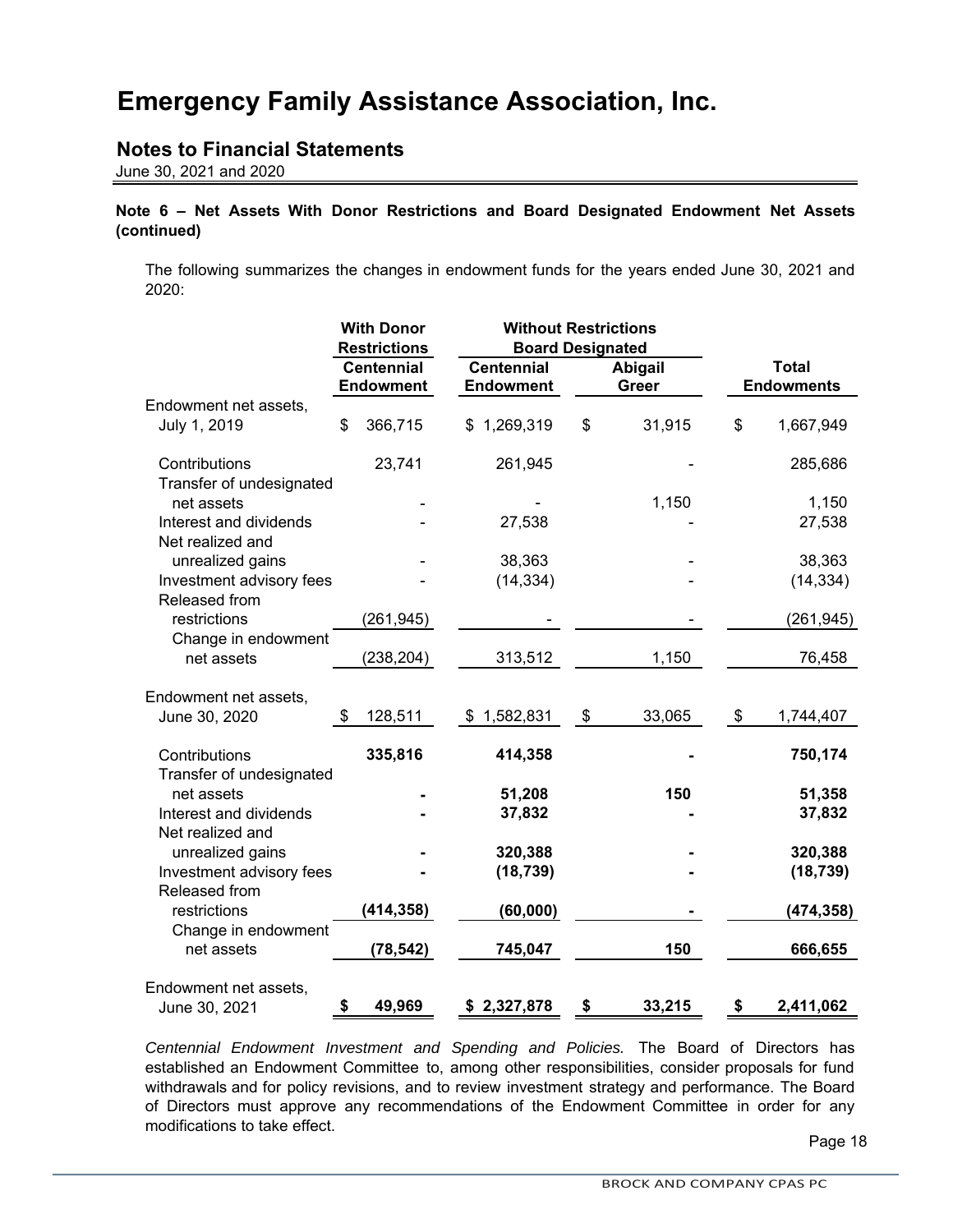### **Notes to Financial Statements**

June 30, 2021 and 2020

### **Note 6 – Net Assets With Donor Restrictions and Board Designated Endowment Net Assets (continued)**

*Abigail Greer Endowment.* In 2002, the Board of Directors established the Abigail Greer Endowment Fund by setting aside \$18,015 in memorial donations. The fund is to be used to support children in shelters managed by EFAA. The endowment is currently held in a cash account.

EFAA has adopted certain investment and spending policies. Specifically, these policies require that investments must first, provide security; second, retain required liquidity; and third, maximize yield. Investments are made with the approval of the Executive Director and reported to the Finance Committee on a quarterly basis and to the Board of Directors annually. Approved instruments of investment are obligations of the United States Government, money market funds, certificates of deposit with banks within the United States, deposits in savings banks within the United States, Federal savings and loans institutions, and credit unions located within the United States.

EFAA's policies also state that the earnings of the Abigail Greer endowment may be used to fund EFAA family strengthening programs.

#### **Note 7 – Non-Endowment Board Designated Net Assets**

*Current Needs.* The Board of Directors has designated \$1,070,000 and \$820,000 of net assets without donor restrictions for current operating needs at June 30, 2021 and 2020, respectively. These funds are restricted designations imposed internally and are recorded as net assets without donor restrictions.

#### **Note 8 – Special Event**

EFAA derived net proceeds from the Celebration of Boulder Banquet, a special fundraising event, for the years ended June 30:

|                | 2020      |
|----------------|-----------|
| Gross proceeds | 442,523   |
| Direct costs   | (66, 966) |
| Net proceeds   | 375.557   |

The Celebration of Boulder Banquet was not held in 2021 due to COVID19 concerns.

#### **Note 9 – Retirement Plan**

EFAA provides a Simplified Employee Pension Plan (SIMPLE) for its employees. Employees may elect to defer a portion of their salaries by contributing to individual retirement accounts. EFAA is required to contribute 2% of salaries for employees earning at least \$2,500 per year to the employees' individual retirement accounts. Contributions to the plan were \$36,511 and \$30,494 during the years ended June 30, 2021 and 2020, respectively.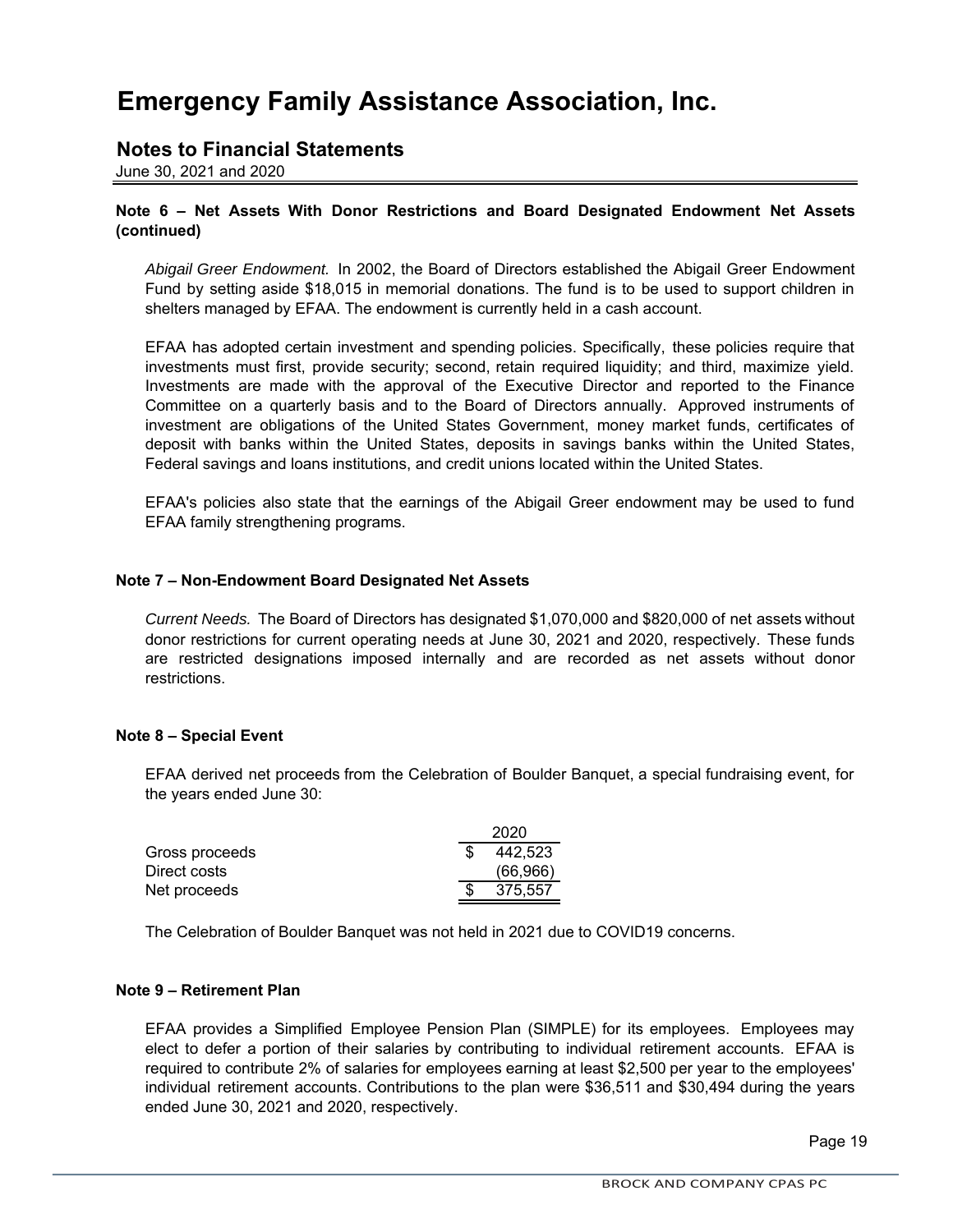### **Notes to Financial Statements**

June 30, 2021 and 2020

#### **Note 10 – Commitments**

*Operating Lease.* EFAA leases office space in Nederland, Colorado in order to serve the mountain communities. The lease requires monthly payments of \$212 and expires in December 2021. Future minimum annual payments are \$1,272 for the year ended June 30, 2022. Total rent expense for operating lease, excluding in-kind rent, was \$2,544 and \$2,508 for the years ended June 30, 2021 and 2020, respectively.

#### **Note 11 – Contingencies**

Lafayette Shelter - 201 N. Carr. In November 2000, EFAA acquired a twelve unit apartment property located in Lafayette, Colorado. The total acquisition cost was \$956,257, of which \$110,000 was paid by a grant from the State of Colorado, Department of Local Affairs, Division of Housing. Under the terms of the grant, the property must be rented only to low and very low income persons (as defined) for a period of thirty years. If the property ceases to be used by low income persons, EFAA must repay the full grant amount to the State.

In December 2001, EFAA received a \$585,000 grant from the County of Boulder, which was used for additional acquisition costs and to pay off the mortgage on the Lafayette property. Under the terms of the grant, EFAA would have to pay the principal grant amount to the County following the occurrence of any one or more of the following events: the property is sold without the County's advance written consent; EFAA files for bankruptcy protection; the giving of an assignment for the benefit of creditors by EFAA; dissolution of EFAA; or failure to use the property as part of its programs.

Boulder Shelter – 18th Street Triplex. In November 2005, EFAA received a \$130,295 grant from the Colorado Division of Housing. Per the grant agreement, \$100,295 was passed through to a subgrantee for its use in acquiring ten units of transitional housing in Boulder, and \$30,000 was restricted for EFAA to acquire a new transitional housing triplex in Boulder. Under the terms of the grant agreement, EFAA, as lead party, is responsible for monitoring and reporting to the grantor that all thirteen units are being held for use by eligible households (as defined) for a period of fifty years. If the use of the subject units ceases to comply with the grant terms, EFAA, as lead party, could be required to repay the entire grant, although EFAA would have recourse against the subgrantee for the ten units belonging to the subgrantee.

In November 2005, EFAA received a \$15,000 Community Development Block Grant from the City of Boulder. The covenants recorded on the Boulder property require that EFAA use the units only for residential housing for rent. This agreement runs in perpetuity.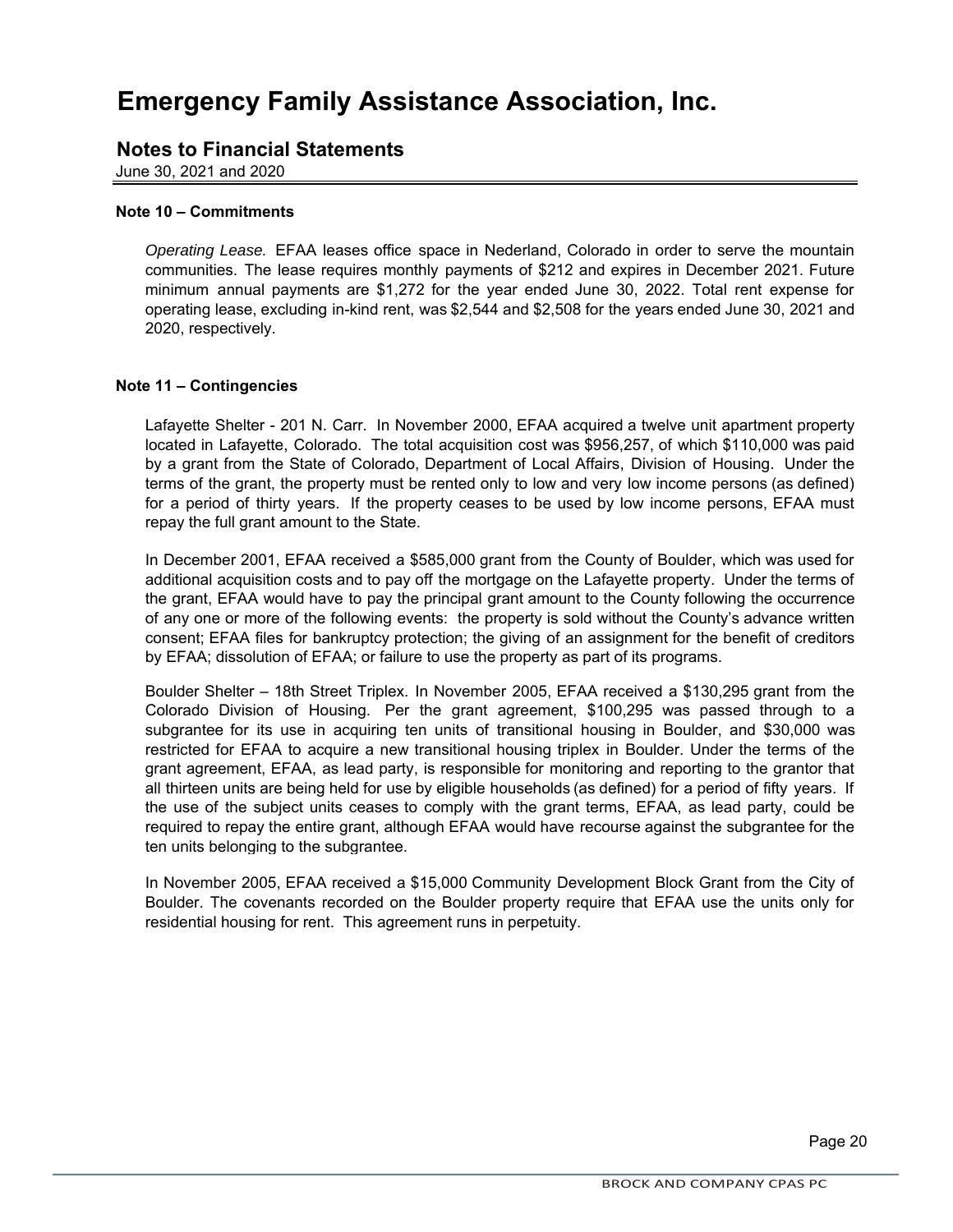### **Notes to Financial Statements**

June 30, 2021 and 2020

#### **Note 11 – Contingencies (continued)**

Boulder – 1575 Yarmouth. In April 2007, EFAA acquired land in north Boulder upon which EFAA constructed a mixed use building consisting of offices, a food bank, and seven transitional housing apartments. EFAA received \$160,000 in a Community Development Block Grant from the City of Boulder for this purpose. Under the terms of the agreement, EFAA must use the property only as a necessary and integral part of its program(s). The City can demand that EFAA repay an appreciated grant amount (as defined) should any of the following events occur: EFAA's interest in the property is sold, leased, or transferred without the City's consent; EFAA enters into bankruptcy proceedings; EFAA gives an assignment for the benefit of creditors without the City's consent; EFAA dissolves as a corporate entity; and/or EFAA fails to use the property for a period of 30 days as a necessary and integral part of its program(s). This agreement runs in perpetuity.

In June 2008, EFAA received a \$70,000 grant from the Colorado Division of Housing for the construction of seven apartments in the Yarmouth building. Under the terms of the grant, the apartments must be rented only to low and very low income persons (as defined) for a period of fifty years. If the apartments cease to be used by low income persons, EFAA must repay the full grant amount to the State.

*Louisville Shelter - 1606 Garfield.* In May 2012, EFAA received a \$546,000 grant from the County of Boulder for the purchase of housing in Louisville, Colorado. Under the terms of the grant, the property must be used for emergency and transitional housing for homeless families in Boulder County for a period of ninety-nine years. If the property ceases to be used for this purpose, EFAA must repay the full grant amount to the County of Boulder.

*Longmont Shelter - 811 Atwood.* In May 2013, EFAA received a \$68,300 grant from the County of Boulder for the repair and improvement of housing in Longmont, Colorado. Under the terms of the agreement, EFAA would have to pay the principal grant amount to the County following the occurrence of any one or more of the following events: the property is sold without the County's advance written consent; EFAA files for bankruptcy protection; the giving of an assignment for the benefit of creditors by EFAA; dissolution of EFAA; or failure to use the property as part of its programs. The property also serves as collateral under the terms of the agreement, pursuant to a Deed of Trust to the Boulder County Public Trustee.

*North Boulder Shelter - 4650 16th Street.* In August 2014, EFAA received a \$400,000 grant from the County of Boulder for the purchase of property in Boulder, Colorado. Under the terms of the agreement, EFAA would have to pay the principal grant amount to the County following the occurrence of any one or more of the following events: the property is sold without the County's advance written consent; EFAA files for bankruptcy protection; the giving of an assignment for the benefit of creditors by EFAA; dissolution of EFAA; or failure to use the property as part of its programs. The property also serves as collateral under the terms of the agreement, pursuant to a Deed of Trust to the Boulder County Public Trustee.

*Investment in LLC Remainder Interest.* In December 2003, EFAA received a gift of a 10% remainder interest in a limited liability company (LLC) from a board member. The value of the interest has not been recorded on EFAA's financial statements for the years ended June 30, 2021 and 2020 as the initial gift of assignment and assumption of the LLC interest remains with the Community Foundation Serving Boulder County, who holds variance power with respect to this gift.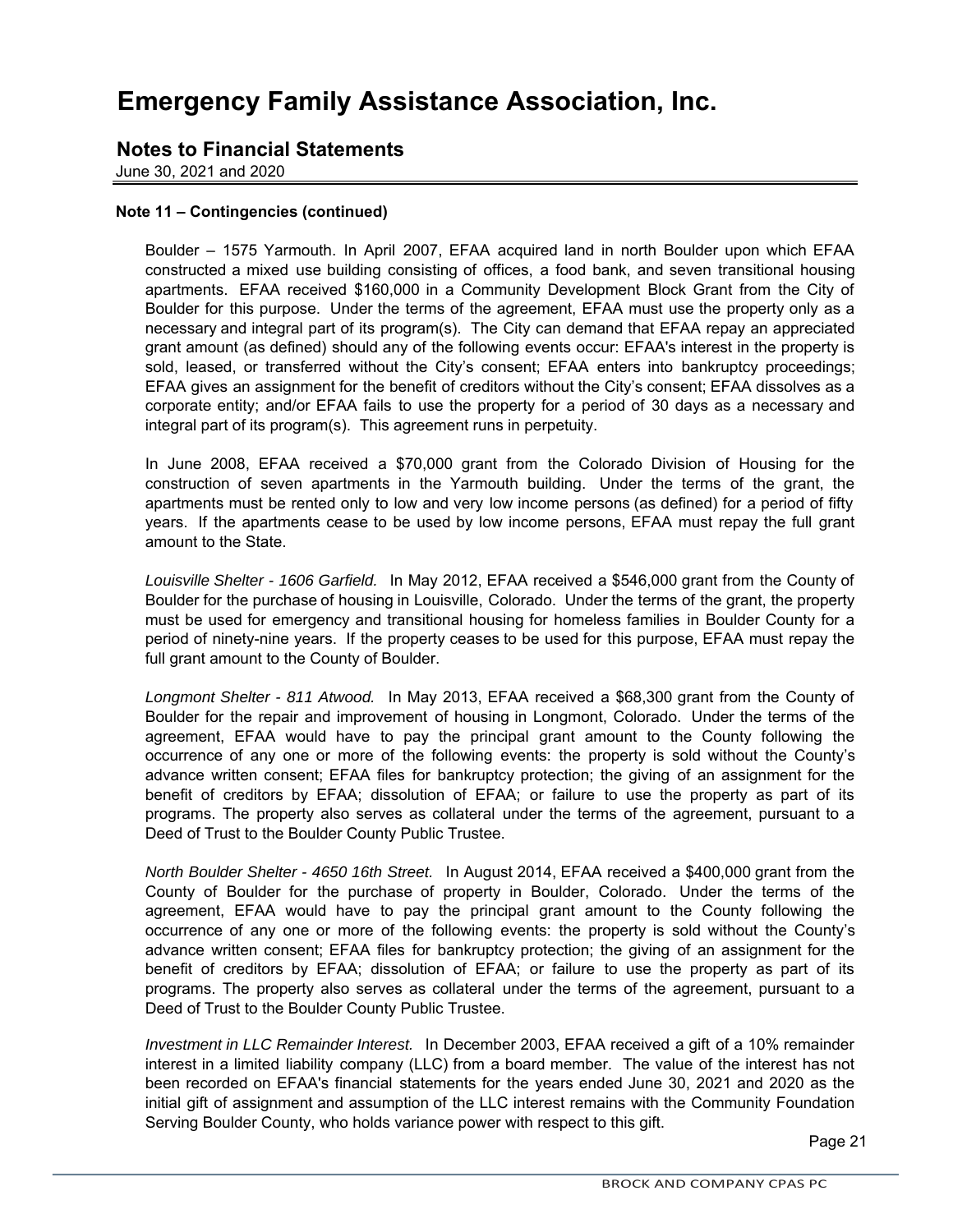### **Notes to Financial Statements**

June 30, 2021 and 2020

#### **Note 11 – Contingencies (continued)**

The LLC owns land and a building in Ohio, which is currently leased to a Rite Aid store. The approximate value of this interest to EFAA was derived from a December 2003 independent appraisal of the remainder interest. The appraisal makes assumptions as to the life expectancy of the donor, amount and continuation of rental receipts, useful life of the building, and no increase or decrease in the value of the property. Using these assumptions, management estimates that EFAA will begin receiving cash distributions of rental income from the property in 2027.

*The Community Foundation Serving Boulder County Endowments and Concentration.* EFAA is the beneficiary of a Designated Endowment Fund held by The Community Foundation Serving Boulder County (the Foundation). The donor has granted the Foundation variance power and, accordingly, these funds are not recorded on EFAA's financial statements. Each year, the Foundation may transfer up to 5% of these funds to EFAA, at which time EFAA records grant revenue for the amount of the transfer. As of June 30, 2021 and 2020, the fair market value of these funds was \$26,465 and \$21,891, respectively.

The Community Foundation Serving Boulder County Endowments also holds an agency endowment fund that is recorded in the Organization's financial statements. As of June 30, 2021 and 2020, the fair market value of these funds was \$2,327,878 and \$1,582,311, respectively.

#### **Note 12 – State Unemployment Self Insurance Plan**

EFAA participates in a state unemployment self insurance plan. The claim exposure varies based on the number of state approved claims. Under the plan, EFAA accrues the estimated expense of state unemployment costs based on approved claims received from its insurance company. There were no accruals of estimated claims as of June 30, 2021 and 2020. Claim payments based on actual claims ultimately filed could differ materially from these estimates.

#### **Note 13 – Concentrations of Credit Risk**

EFAA routinely maintains cash balances in excess of federally insured limits.

#### **Note 14 – Subsequent Event and Contingecy**

Subsequent to year end, management discovered fraudulent purchases by an individual employee. The amount is not material to the financial statements. The employee has been terminated, legal action has been taken, and changes have been made to strengthen internal controls.